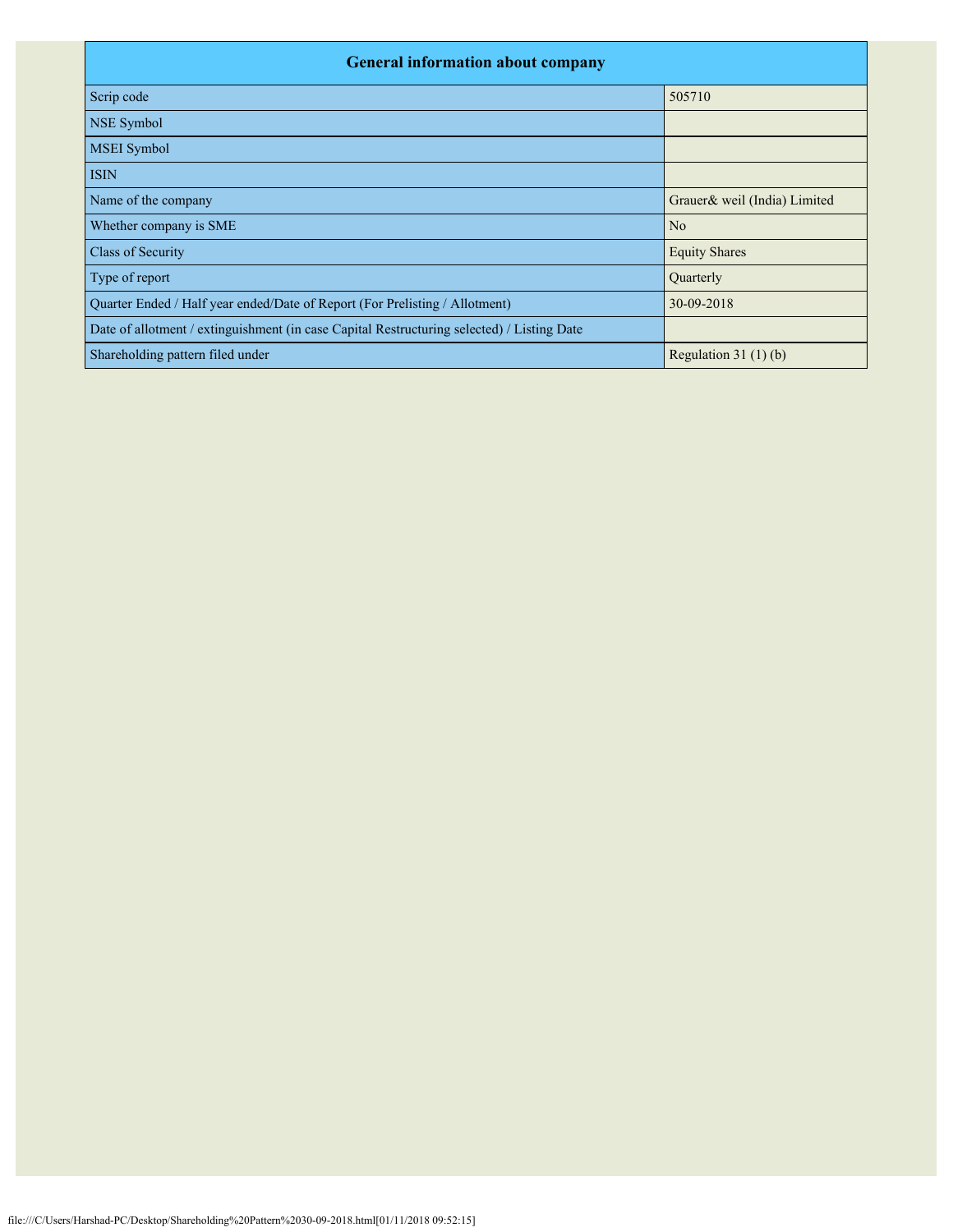|                | <b>Declaration</b>                                                                        |                |                                |                       |                             |  |  |  |  |  |  |
|----------------|-------------------------------------------------------------------------------------------|----------------|--------------------------------|-----------------------|-----------------------------|--|--|--|--|--|--|
| Sr.<br>No.     | Particular                                                                                | Yes/No         | Promoter and<br>Promoter Group | Public<br>shareholder | Non Promoter-<br>Non Public |  |  |  |  |  |  |
| 1              | Whether the Listed Entity has issued any partly paid up shares?                           | N <sub>o</sub> | No                             | N <sub>o</sub>        | N <sub>0</sub>              |  |  |  |  |  |  |
| $\overline{2}$ | Whether the Listed Entity has issued any Convertible Securities<br>$\mathcal{P}$          | No             | No                             | No                    | No                          |  |  |  |  |  |  |
| $\overline{3}$ | Whether the Listed Entity has issued any Warrants?                                        | N <sub>o</sub> | N <sub>o</sub>                 | N <sub>o</sub>        | N <sub>o</sub>              |  |  |  |  |  |  |
| $\overline{4}$ | Whether the Listed Entity has any shares against which<br>depository receipts are issued? | N <sub>0</sub> | No                             | N <sub>0</sub>        | N <sub>0</sub>              |  |  |  |  |  |  |
| $\overline{5}$ | Whether the Listed Entity has any shares in locked-in?                                    | N <sub>o</sub> | No                             | No                    | No                          |  |  |  |  |  |  |
| 6              | Whether any shares held by promoters are pledge or otherwise<br>encumbered?               | N <sub>o</sub> | N <sub>o</sub>                 |                       |                             |  |  |  |  |  |  |
|                | Whether company has equity shares with differential voting<br>rights?                     | N <sub>o</sub> | No                             | No                    | N <sub>o</sub>              |  |  |  |  |  |  |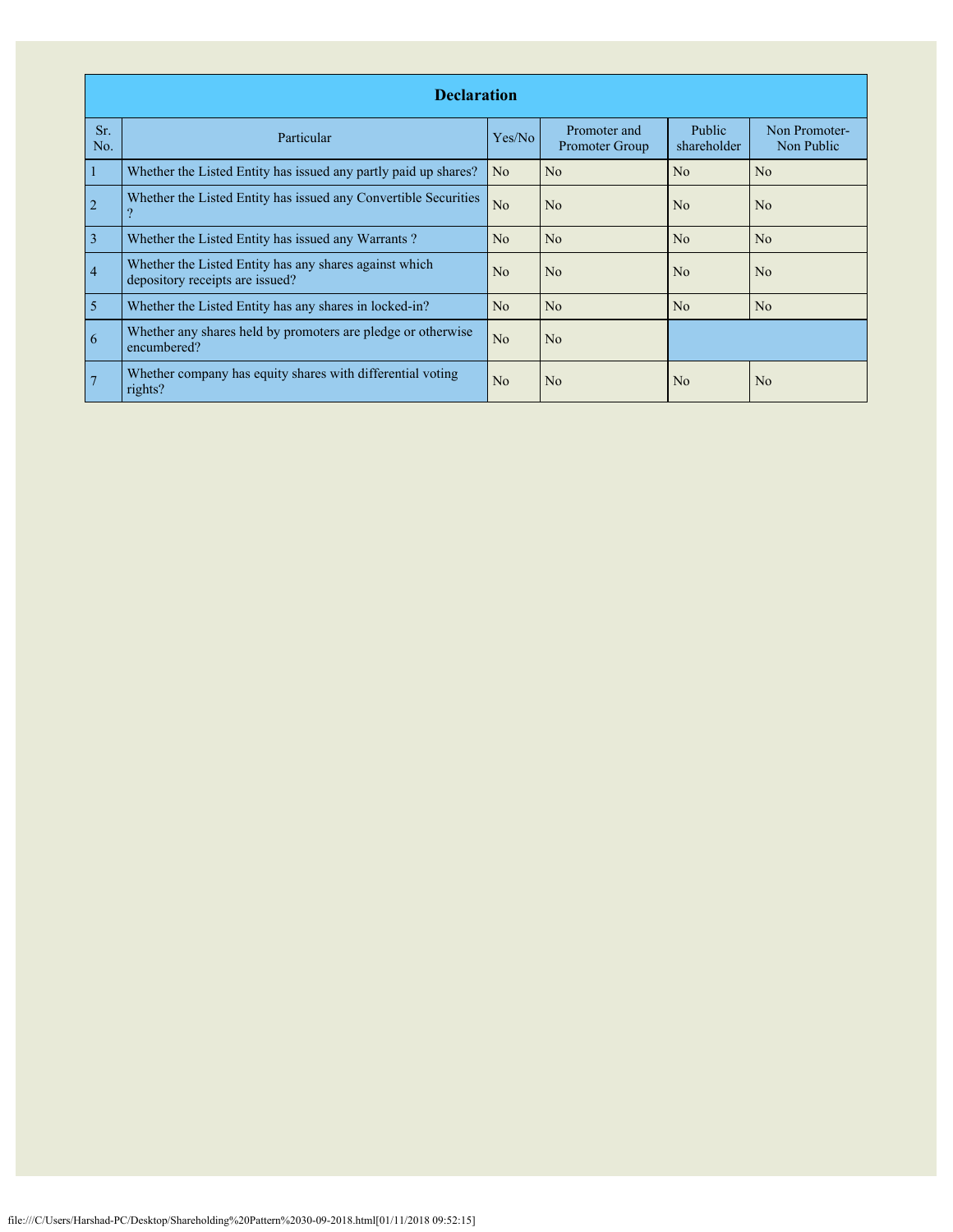|                            | Table I - Summary Statement holding of specified securities |                         |                         |                                 |                                                                  |                                                 |                                                      |                           |               |                                      |                                   |  |  |  |
|----------------------------|-------------------------------------------------------------|-------------------------|-------------------------|---------------------------------|------------------------------------------------------------------|-------------------------------------------------|------------------------------------------------------|---------------------------|---------------|--------------------------------------|-----------------------------------|--|--|--|
|                            |                                                             |                         | No. of                  | No. Of<br>Partly                | No. Of<br>shares<br>underlying<br>Depository<br>Receipts<br>(VI) | Total nos.                                      | Shareholding<br>as a % of total                      | class of securities (IX)  |               | Number of Voting Rights held in each |                                   |  |  |  |
| Category                   | Category<br>of<br>shareholder<br>(II)                       | Nos. Of<br>shareholders | fully paid<br>up equity | paid-<br>up                     |                                                                  | shares held<br>$(VII) =$<br>$(IV)+(V)+$<br>(VI) | no. of shares<br>(calculated as                      | No of Voting (XIV) Rights |               |                                      |                                   |  |  |  |
| $\left( \mathrm{I}\right)$ |                                                             | (III)                   | shares held<br>(IV)     | equity<br>shares<br>held<br>(V) |                                                                  |                                                 | per SCRR,<br>1957) (VIII)<br>As a % of<br>$(A+B+C2)$ | Class eg:<br>$\mathbf{X}$ | Class<br>eg:y | Total                                | Total as<br>$a\%$ of<br>$(A+B+C)$ |  |  |  |
| (A)                        | Promoter<br>$\&$<br>Promoter<br>Group                       | 17                      | 156401389               |                                 |                                                                  | 156401389                                       | 68.99                                                | 156401389                 |               | 156401389                            | 68.99                             |  |  |  |
| (B)                        | Public                                                      | 26462                   | 70304361                |                                 |                                                                  | 70304361                                        | 31.01                                                | 70304361                  |               | 70304361                             | 31.01                             |  |  |  |
| (C)                        | Non<br>Promoter-<br>Non Public                              |                         |                         |                                 |                                                                  |                                                 |                                                      |                           |               |                                      |                                   |  |  |  |
| (C1)                       | <b>Shares</b><br>underlying<br><b>DRs</b>                   |                         |                         |                                 |                                                                  |                                                 |                                                      |                           |               |                                      |                                   |  |  |  |
| (C2)                       | Shares held<br>by<br>Employee<br><b>Trusts</b>              |                         |                         |                                 |                                                                  |                                                 |                                                      |                           |               |                                      |                                   |  |  |  |
|                            | Total                                                       | 26479                   | 226705750               |                                 |                                                                  | 226705750                                       | 100                                                  | 226705750                 |               | 226705750                            | 100                               |  |  |  |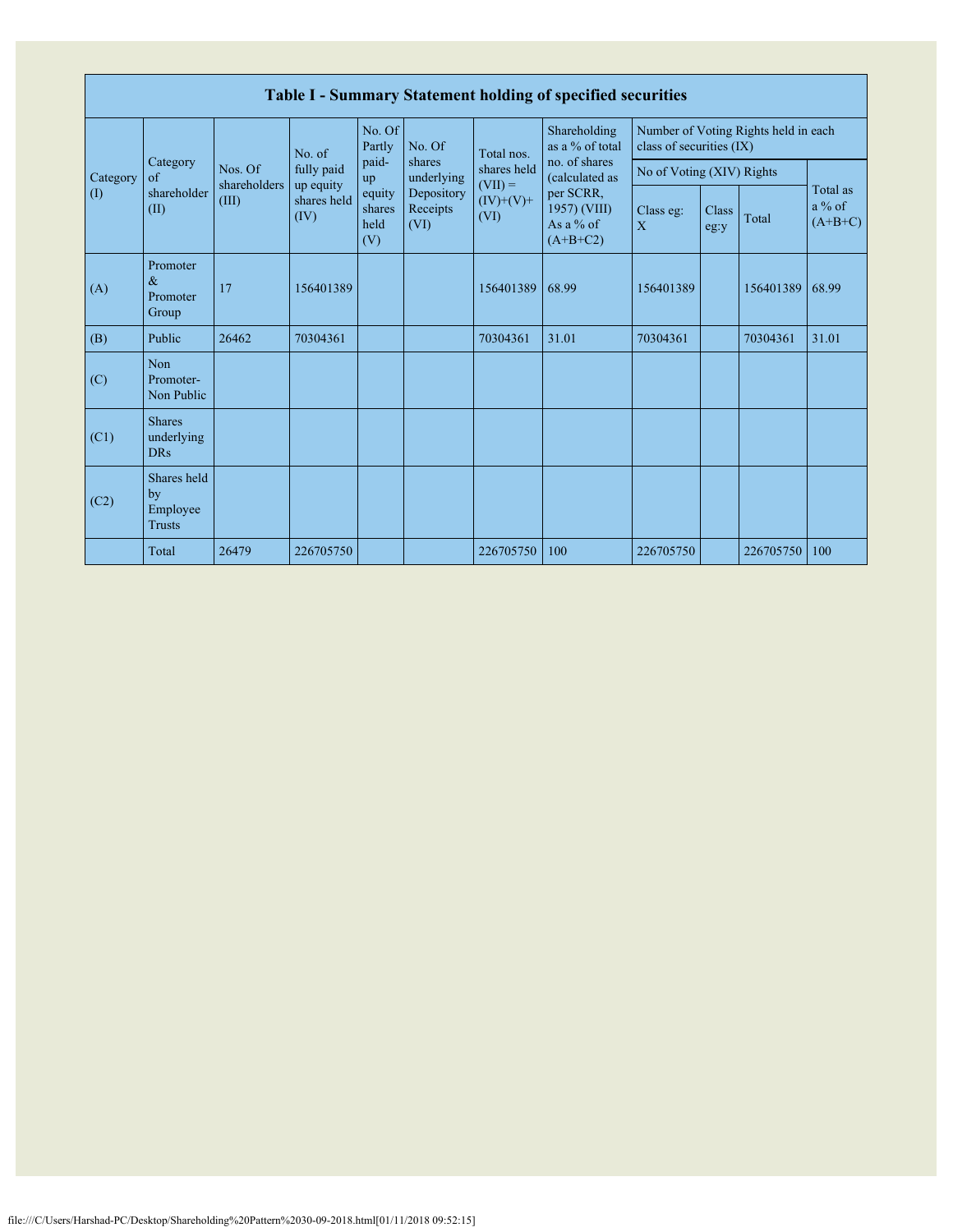|                 |                                                |                                                      |                                                                             |                                                           | Table I - Summary Statement holding of specified securities                              |            |                                                         |                         |                                                         |                                                                         |
|-----------------|------------------------------------------------|------------------------------------------------------|-----------------------------------------------------------------------------|-----------------------------------------------------------|------------------------------------------------------------------------------------------|------------|---------------------------------------------------------|-------------------------|---------------------------------------------------------|-------------------------------------------------------------------------|
| Category<br>(1) | Category<br>of<br>shareholder<br>(II)          | No. Of<br><b>Shares</b><br>Underlying<br>Outstanding | No. of<br><b>Shares</b><br>Underlying<br>Outstanding<br>Warrants<br>$(X_i)$ | No. Of Shares<br>Underlying<br>Outstanding<br>convertible | Shareholding, as a %<br>assuming full<br>conversion of<br>convertible securities (       |            | Number of<br>Locked in<br>shares (XII)                  | <b>Shares</b><br>(XIII) | Number of<br>pledged or<br>otherwise<br>encumbered      | Number of<br>equity shares<br>held in<br>dematerialized<br>form $(XIV)$ |
|                 |                                                | convertible<br>securities<br>(X)                     |                                                                             | securities and<br>No. Of<br>Warrants $(X_i)$<br>(a)       | as a percentage of<br>diluted share capital)<br>$(XI)=(VII)+(X) As a$<br>% of $(A+B+C2)$ | No.<br>(a) | As a<br>$%$ of<br>total<br><b>Shares</b><br>held<br>(b) | No.<br>(a)              | As a<br>$%$ of<br>total<br><b>Shares</b><br>held<br>(b) |                                                                         |
| (A)             | Promoter<br>$\&$<br>Promoter<br>Group          |                                                      |                                                                             |                                                           | 68.99                                                                                    |            |                                                         |                         |                                                         | 156401389                                                               |
| (B)             | Public                                         |                                                      |                                                                             |                                                           | 31.01                                                                                    |            |                                                         |                         |                                                         | 66098261                                                                |
| (C)             | Non<br>Promoter-<br>Non Public                 |                                                      |                                                                             |                                                           |                                                                                          |            |                                                         |                         |                                                         |                                                                         |
| (C1)            | <b>Shares</b><br>underlying<br><b>DRs</b>      |                                                      |                                                                             |                                                           |                                                                                          |            |                                                         |                         |                                                         |                                                                         |
| (C2)            | Shares held<br>by<br>Employee<br><b>Trusts</b> |                                                      |                                                                             |                                                           |                                                                                          |            |                                                         |                         |                                                         |                                                                         |
|                 | Total                                          |                                                      |                                                                             |                                                           | 100                                                                                      |            |                                                         |                         |                                                         | 222499650                                                               |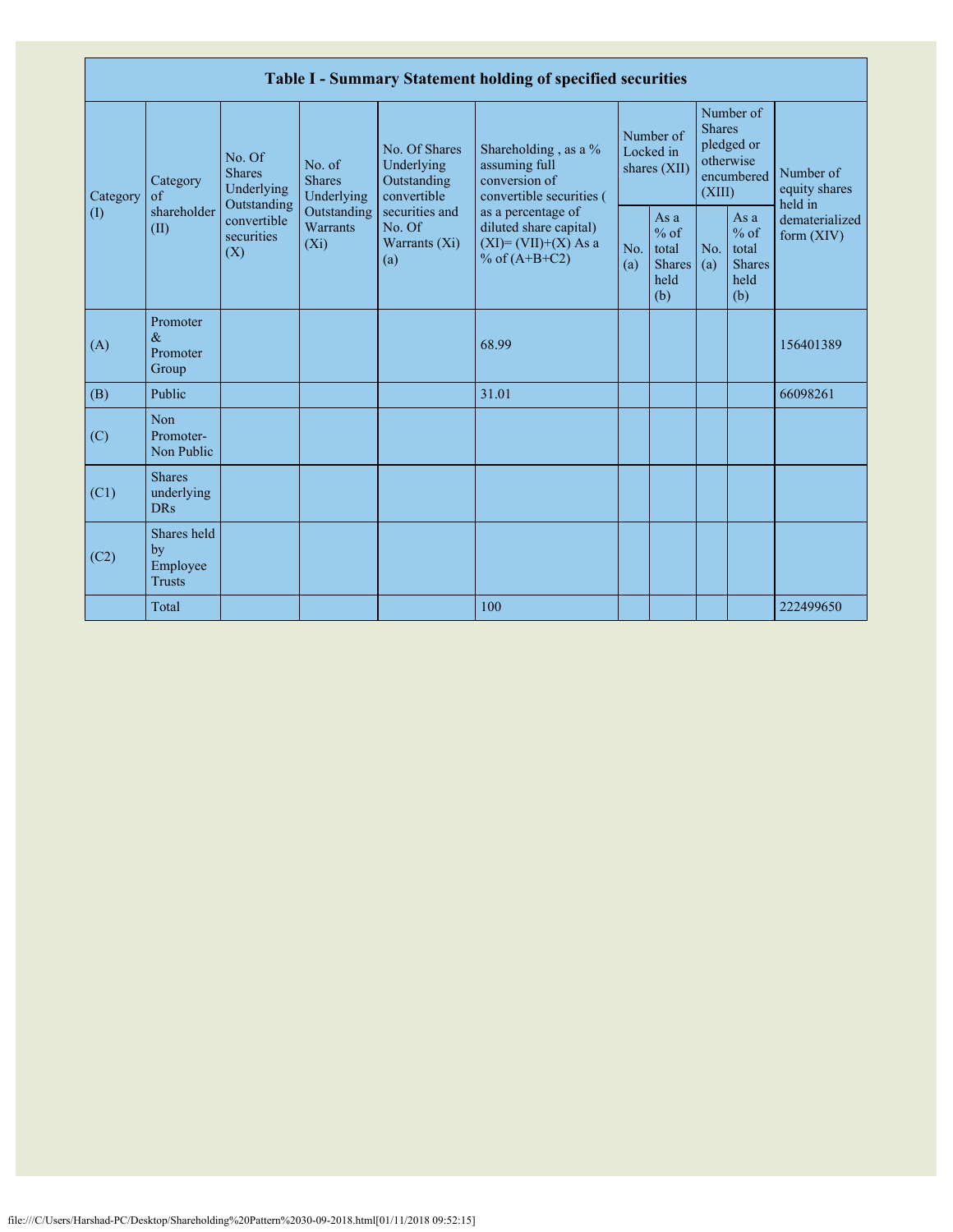| Table II - Statement showing shareholding pattern of the Promoter and Promoter Group           |                                                                                                                     |                                  |                                                |                                                |                                              |                                  |                                                                           |                           |               |                                      |                                             |
|------------------------------------------------------------------------------------------------|---------------------------------------------------------------------------------------------------------------------|----------------------------------|------------------------------------------------|------------------------------------------------|----------------------------------------------|----------------------------------|---------------------------------------------------------------------------|---------------------------|---------------|--------------------------------------|---------------------------------------------|
|                                                                                                |                                                                                                                     |                                  |                                                | No.<br><b>Of</b>                               |                                              |                                  | Shareholding<br>as a % of                                                 | class of securities (IX)  |               | Number of Voting Rights held in each |                                             |
|                                                                                                | Category &<br>Name of the<br>Shareholders (I)                                                                       |                                  | No. of                                         | Partly                                         | No. Of<br>shares                             | Total nos.<br>shares held        | total no. of<br>shares                                                    | No of Voting (XIV) Rights |               |                                      | Total                                       |
| Sr.                                                                                            |                                                                                                                     | Nos. Of<br>shareholders<br>(III) | fully paid<br>up equity<br>shares held<br>(IV) | paid-<br>up<br>equity<br>shares<br>held<br>(V) | underlying<br>Depository<br>Receipts<br>(VI) | $(VII) =$<br>$(IV)+(V)+$<br>(VI) | (calculated<br>as per<br>SCRR,<br>1957) (VIII)<br>As a % of<br>$(A+B+C2)$ | Class eg:<br>$\mathbf X$  | Class<br>eg:y | Total                                | as a $%$<br>of<br>Total<br>Voting<br>rights |
| $\mathbf{A}$                                                                                   | Table II - Statement showing shareholding pattern of the Promoter and Promoter Group                                |                                  |                                                |                                                |                                              |                                  |                                                                           |                           |               |                                      |                                             |
| (1)                                                                                            | Indian                                                                                                              |                                  |                                                |                                                |                                              |                                  |                                                                           |                           |               |                                      |                                             |
| (a)                                                                                            | Individuals/Hindu<br>undivided Family                                                                               | 9                                | 66242339                                       |                                                |                                              | 66242339                         | 29.22                                                                     | 66242339                  |               | 66242339                             | 29.22                                       |
| (d)                                                                                            | Any Other<br>(specify)                                                                                              | 8                                | 90159050                                       |                                                |                                              | 90159050                         | 39.77                                                                     | 90159050                  |               | 90159050                             | 39.77                                       |
| Sub-Total<br>(A)(1)                                                                            |                                                                                                                     | 17                               | 156401389                                      |                                                |                                              | 156401389                        | 68.99                                                                     | 156401389                 |               | 156401389 68.99                      |                                             |
| (2)                                                                                            | Foreign                                                                                                             |                                  |                                                |                                                |                                              |                                  |                                                                           |                           |               |                                      |                                             |
| Total<br>Shareholding<br>of Promoter<br>and<br>Promoter<br>Group $(A)=$<br>$(A)(1)+(A)$<br>(2) |                                                                                                                     | 17                               | 156401389                                      |                                                |                                              | 156401389                        | 68.99                                                                     | 156401389                 |               | 156401389 68.99                      |                                             |
| $\, {\bf B}$                                                                                   | Table III - Statement showing shareholding pattern of the Public shareholder                                        |                                  |                                                |                                                |                                              |                                  |                                                                           |                           |               |                                      |                                             |
| (1)                                                                                            | Institutions                                                                                                        |                                  |                                                |                                                |                                              |                                  |                                                                           |                           |               |                                      |                                             |
| (a)                                                                                            | <b>Mutual Funds</b>                                                                                                 | $\mathfrak{Z}$                   | 20620                                          |                                                |                                              | 20620                            | 0.01                                                                      | 20620                     |               | 20620                                | 0.01                                        |
| (f)                                                                                            | Financial<br>Institutions/<br><b>Banks</b>                                                                          | 5                                | 19500                                          |                                                |                                              | 19500                            | 0.01                                                                      | 19500                     |               | 19500                                | 0.01                                        |
| Sub-Total<br>(B)(1)                                                                            |                                                                                                                     | 8                                | 40120                                          |                                                |                                              | 40120                            | 0.02                                                                      | 40120                     |               | 40120                                | 0.02                                        |
| (3)                                                                                            | Non-institutions                                                                                                    |                                  |                                                |                                                |                                              |                                  |                                                                           |                           |               |                                      |                                             |
| (a(i))                                                                                         | Individuals -<br>i.Individual<br>shareholders<br>holding nominal<br>share capital up<br>to Rs. 2 lakhs.             | 24715                            | 48192798                                       |                                                |                                              | 48192798                         | 21.26                                                                     | 48192798                  |               | 48192798                             | 21.26                                       |
| (a(ii))                                                                                        | Individuals - ii.<br>Individual<br>shareholders<br>holding nominal<br>share capital in<br>excess of Rs. 2<br>lakhs. | 9                                | 2907636                                        |                                                |                                              | 2907636                          | 1.28                                                                      | 2907636                   |               | 2907636                              | 1.28                                        |
| (b)                                                                                            | NBFCs registered<br>with RBI                                                                                        | $\overline{\mathbf{3}}$          | 11000                                          |                                                |                                              | 11000                            | $\mathbf{0}$                                                              | 11000                     |               | 11000                                | $\overline{0}$                              |
| (e)                                                                                            | Any Other<br>(specify)                                                                                              | 1727                             | 19152807                                       |                                                |                                              | 19152807                         | 8.45                                                                      | 19152807                  |               | 19152807                             | 8.45                                        |
| Sub-Total<br>(B)(3)                                                                            |                                                                                                                     | 26454                            | 70264241                                       |                                                |                                              | 70264241                         | 30.99                                                                     | 70264241                  |               | 70264241                             | 30.99                                       |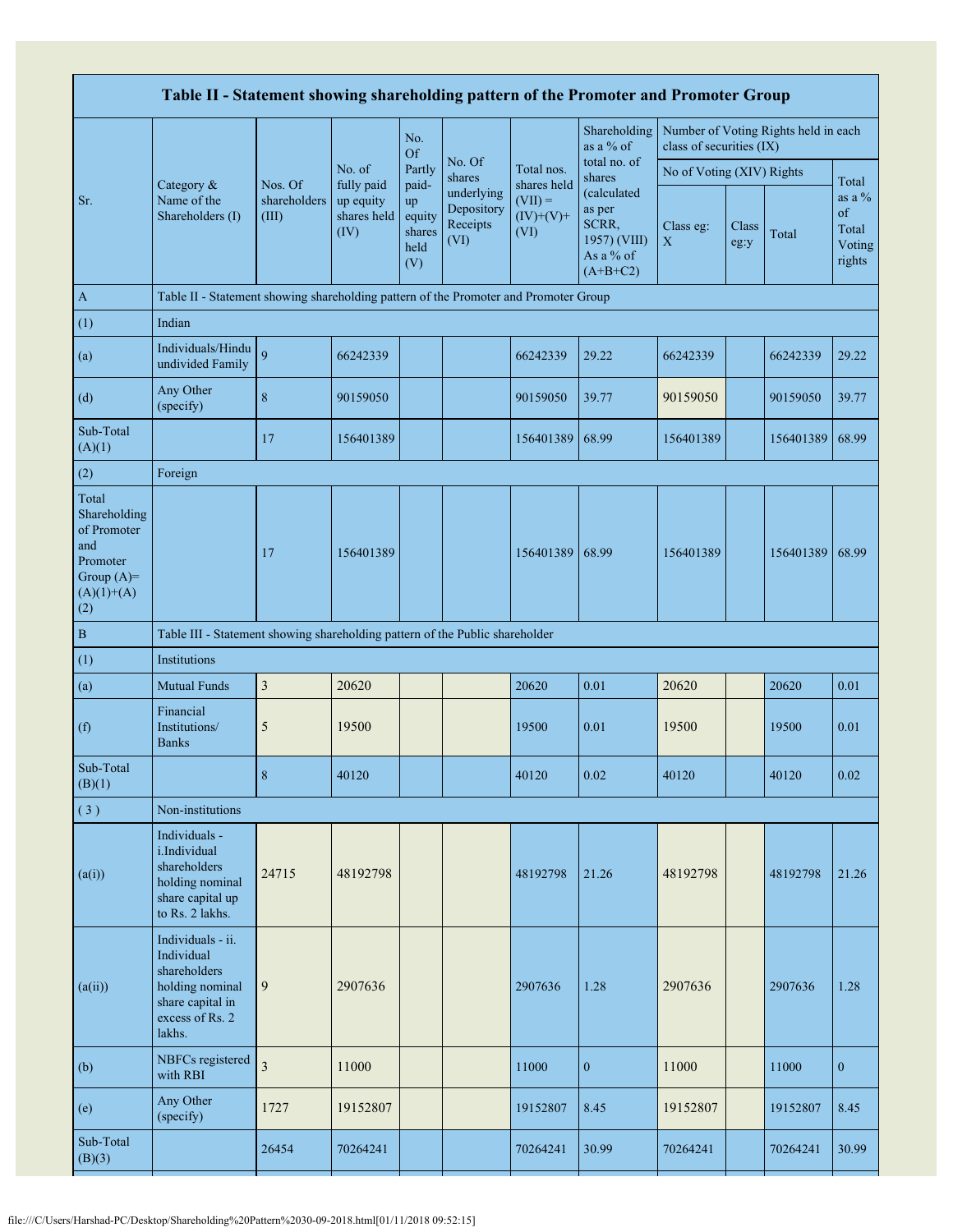| <b>Total Public</b><br>Shareholding<br>$(B)=(B)(1)+$<br>$(B)(2)+(B)$<br>(3) | 26462                                                                                         | 70304361  |  |  | 70304361  | 31.01 | 70304361  |  | 70304361  | 31.01 |  |
|-----------------------------------------------------------------------------|-----------------------------------------------------------------------------------------------|-----------|--|--|-----------|-------|-----------|--|-----------|-------|--|
| <sup>-</sup> C                                                              | Table IV - Statement showing shareholding pattern of the Non Promoter- Non Public shareholder |           |  |  |           |       |           |  |           |       |  |
| Total (<br>$A+B+C2$ )                                                       | 26479                                                                                         | 226705750 |  |  | 226705750 | 100   | 226705750 |  | 226705750 | 100   |  |
| Total<br>$(A+B+C)$                                                          | 26479                                                                                         | 226705750 |  |  | 226705750 | 100   | 226705750 |  | 226705750 | 100   |  |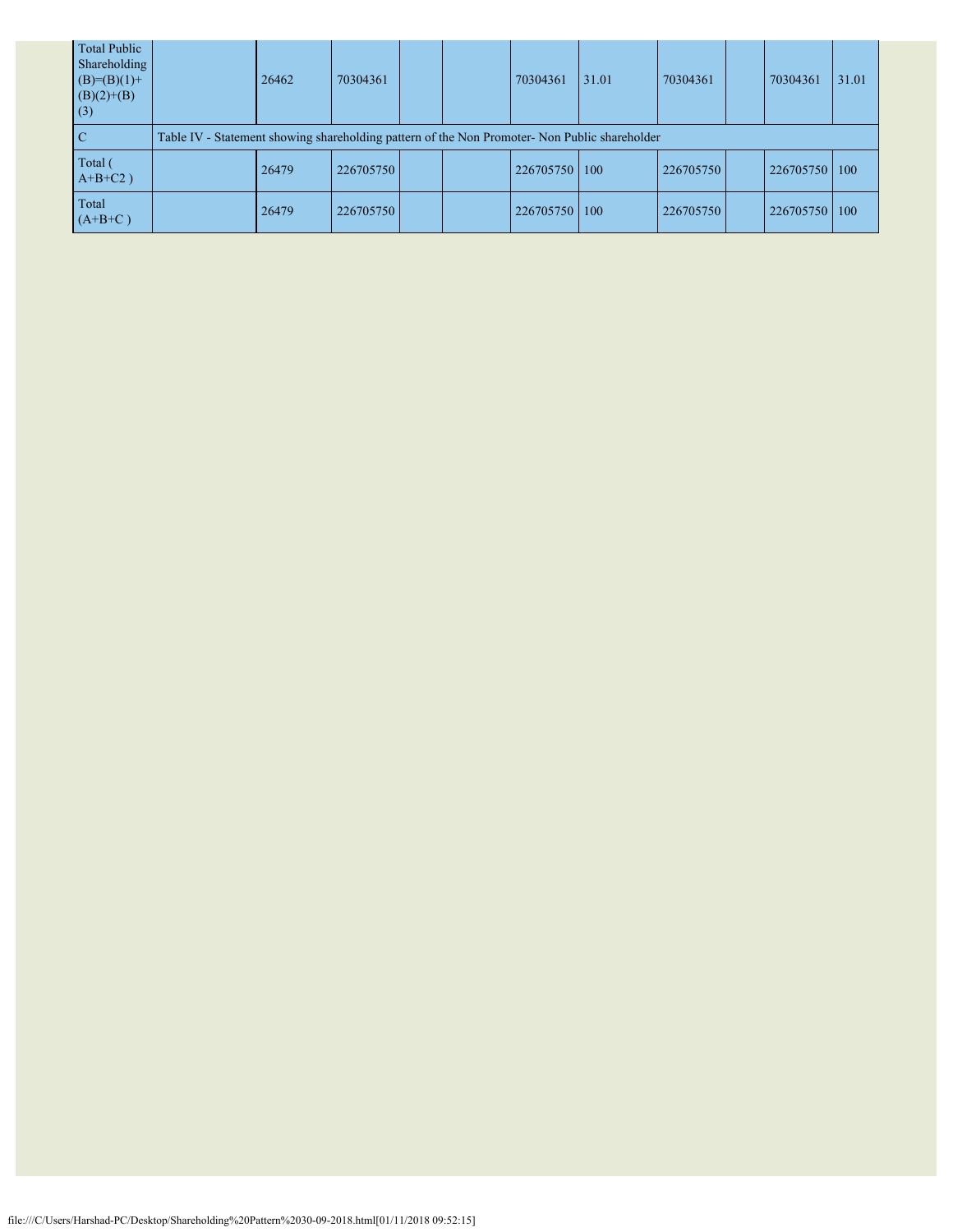| Table II - Statement showing shareholding pattern of the Promoter and Promoter Group    |                                                 |                                       |                                                             |                                                                                               |                                        |                                                  |                                                                               |                                                         |                                       |  |  |
|-----------------------------------------------------------------------------------------|-------------------------------------------------|---------------------------------------|-------------------------------------------------------------|-----------------------------------------------------------------------------------------------|----------------------------------------|--------------------------------------------------|-------------------------------------------------------------------------------|---------------------------------------------------------|---------------------------------------|--|--|
|                                                                                         | No. Of<br><b>Shares</b><br>Underlying           | No. of<br><b>Shares</b><br>Underlying | No. Of Shares<br>Underlying<br>Outstanding                  | Shareholding, as a %<br>assuming full conversion of<br>convertible securities (as a           | Number of<br>Locked in<br>shares (XII) |                                                  | Number of<br><b>Shares</b><br>pledged or<br>otherwise<br>encumbered<br>(XIII) |                                                         | Number of<br>equity shares<br>held in |  |  |
| Sr.                                                                                     | Outstanding<br>convertible<br>securities<br>(X) | Outstanding<br>Warrants<br>$(X_i)$    | convertible<br>securities and<br>No. Of Warrants<br>(Xi)(a) | percentage of diluted share<br>capital) $(XI) = (VII)+(X) As$<br>a % of $(A+B+C2)$            | No.<br>(a)                             | As a<br>$%$ of<br>total<br>Shares<br>held<br>(b) | No.<br>(a)                                                                    | As a<br>$%$ of<br>total<br><b>Shares</b><br>held<br>(b) | dematerialized<br>form (XIV)          |  |  |
| $\mathbf{A}$                                                                            |                                                 |                                       |                                                             | Table II - Statement showing shareholding pattern of the Promoter and Promoter Group          |                                        |                                                  |                                                                               |                                                         |                                       |  |  |
| (1)                                                                                     | Indian                                          |                                       |                                                             |                                                                                               |                                        |                                                  |                                                                               |                                                         |                                       |  |  |
| (a)                                                                                     |                                                 |                                       |                                                             | 29.22                                                                                         |                                        |                                                  |                                                                               |                                                         | 66242339                              |  |  |
| (d)                                                                                     |                                                 |                                       |                                                             | 39.77                                                                                         |                                        |                                                  |                                                                               |                                                         | 90159050                              |  |  |
| Sub-Total (A)<br>(1)                                                                    |                                                 |                                       |                                                             | 68.99                                                                                         |                                        |                                                  |                                                                               |                                                         | 156401389                             |  |  |
| (2)                                                                                     | Foreign                                         |                                       |                                                             |                                                                                               |                                        |                                                  |                                                                               |                                                         |                                       |  |  |
| Total<br>Shareholding<br>of Promoter<br>and Promoter<br>Group $(A)=$<br>$(A)(1)+(A)(2)$ |                                                 |                                       |                                                             | 68.99                                                                                         |                                        |                                                  |                                                                               |                                                         | 156401389                             |  |  |
| $\, {\bf B}$                                                                            |                                                 |                                       |                                                             | Table III - Statement showing shareholding pattern of the Public shareholder                  |                                        |                                                  |                                                                               |                                                         |                                       |  |  |
| (1)                                                                                     | Institutions                                    |                                       |                                                             |                                                                                               |                                        |                                                  |                                                                               |                                                         |                                       |  |  |
| (a)                                                                                     |                                                 |                                       |                                                             | 0.01                                                                                          |                                        |                                                  |                                                                               |                                                         | 8870                                  |  |  |
| (f)                                                                                     |                                                 |                                       |                                                             | 0.01                                                                                          |                                        |                                                  |                                                                               |                                                         | 9250                                  |  |  |
| Sub-Total (B)<br>(1)                                                                    |                                                 |                                       |                                                             | 0.02                                                                                          |                                        |                                                  |                                                                               |                                                         | 18120                                 |  |  |
| (3)                                                                                     | Non-institutions                                |                                       |                                                             |                                                                                               |                                        |                                                  |                                                                               |                                                         |                                       |  |  |
| (a(i))                                                                                  |                                                 |                                       |                                                             | 21.26                                                                                         |                                        |                                                  |                                                                               |                                                         | 44022318                              |  |  |
| (a(ii))                                                                                 |                                                 |                                       |                                                             | 1.28                                                                                          |                                        |                                                  |                                                                               |                                                         | 2907636                               |  |  |
| (b)                                                                                     |                                                 |                                       |                                                             | $\overline{0}$                                                                                |                                        |                                                  |                                                                               |                                                         | 11000                                 |  |  |
| (e)                                                                                     |                                                 |                                       |                                                             | 8.45                                                                                          |                                        |                                                  |                                                                               |                                                         | 19139187                              |  |  |
| Sub-Total (B)<br>(3)                                                                    |                                                 |                                       |                                                             | 30.99                                                                                         |                                        |                                                  |                                                                               |                                                         | 66080141                              |  |  |
| <b>Total Public</b><br>Shareholding<br>$(B)= (B)(1) +$<br>$(B)(2)+(B)(3)$               |                                                 |                                       |                                                             | 31.01                                                                                         |                                        |                                                  |                                                                               |                                                         | 66098261                              |  |  |
| ${\bf C}$                                                                               |                                                 |                                       |                                                             | Table IV - Statement showing shareholding pattern of the Non Promoter- Non Public shareholder |                                        |                                                  |                                                                               |                                                         |                                       |  |  |
| Total (<br>$A+B+C2$ )                                                                   |                                                 |                                       |                                                             | 100                                                                                           |                                        |                                                  |                                                                               |                                                         | 222499650                             |  |  |
| Total (A+B+C                                                                            |                                                 |                                       |                                                             | 100                                                                                           |                                        |                                                  |                                                                               |                                                         | 222499650                             |  |  |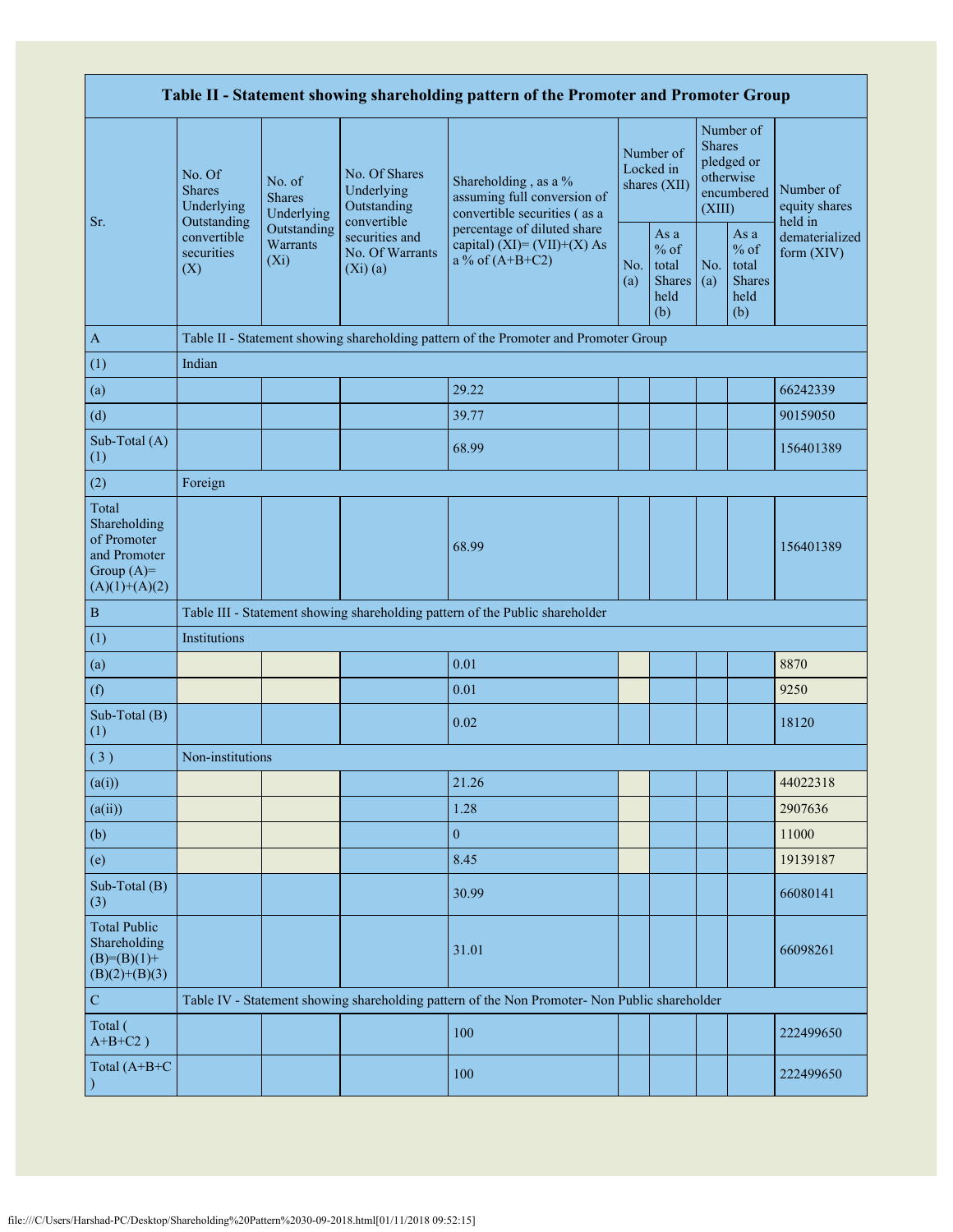| <b>Individuals/Hindu undivided Family</b>                                                                                                                                                |                            |                     |               |                |                            |              |                         |  |  |  |  |  |
|------------------------------------------------------------------------------------------------------------------------------------------------------------------------------------------|----------------------------|---------------------|---------------|----------------|----------------------------|--------------|-------------------------|--|--|--|--|--|
| Searial No.                                                                                                                                                                              | $\mathbf{1}$               | $\overline{2}$      | 3             | $\overline{4}$ | 5                          | 6            | 7                       |  |  |  |  |  |
| Name of the<br>Shareholders (I)                                                                                                                                                          | Umeshkumar<br>Nandlal More | Niraj Kumar<br>More | Premlata More | Yash More      | Aman<br>Nirajkumar<br>More | Pallavi More | Niraj Kumar<br>More Huf |  |  |  |  |  |
| PAN(II)                                                                                                                                                                                  | AACPM6443R                 | AADPM7225Q          | AANPM5792L    | CNYPM7175B     | CNYPM7177D                 | AEDPM0567P   | AAAHN2180A              |  |  |  |  |  |
| No. of fully paid<br>up equity shares<br>held (IV)                                                                                                                                       | 22805999                   | 17852106            | 12724455      | 4835620        | 4654500                    | 3149409      | 173650                  |  |  |  |  |  |
| No. Of Partly<br>paid-up equity<br>shares held (V)                                                                                                                                       |                            |                     |               |                |                            |              |                         |  |  |  |  |  |
| No. Of shares<br>underlying<br>Depository<br>Receipts (VI)                                                                                                                               |                            |                     |               |                |                            |              |                         |  |  |  |  |  |
| Total nos. shares<br>$\text{held (VII)} =$<br>$(IV)+(V)+(VI)$                                                                                                                            | 22805999                   | 17852106            | 12724455      | 4835620        | 4654500                    | 3149409      | 173650                  |  |  |  |  |  |
| Shareholding as a<br>% of total no. of<br>shares (calculated<br>as per SCRR,<br>1957) (VIII) As a<br>% of $(A+B+C2)$                                                                     | 10.06                      | 7.87                | 5.61          | 2.13           | 2.05                       | 1.39         | 0.08                    |  |  |  |  |  |
| Number of Voting Rights held in each class of securities (IX)                                                                                                                            |                            |                     |               |                |                            |              |                         |  |  |  |  |  |
| Class eg:X                                                                                                                                                                               | 22805999                   | 17852106            | 12724455      | 4835620        | 4654500                    | 3149409      | 173650                  |  |  |  |  |  |
| Class eg:y                                                                                                                                                                               |                            |                     |               |                |                            |              |                         |  |  |  |  |  |
| Total                                                                                                                                                                                    | 22805999                   | 17852106            | 12724455      | 4835620        | 4654500                    | 3149409      | 173650                  |  |  |  |  |  |
| Total as a % of<br><b>Total Voting</b><br>rights                                                                                                                                         | 10.06                      | 7.87                | 5.61          | 2.13           | 2.05                       | 1.39         | 0.08                    |  |  |  |  |  |
| No. Of Shares<br>Underlying<br>Outstanding<br>convertible<br>securities $(X)$                                                                                                            |                            |                     |               |                |                            |              |                         |  |  |  |  |  |
| No. of Shares<br>Underlying<br>Outstanding<br>Warrants (Xi)                                                                                                                              |                            |                     |               |                |                            |              |                         |  |  |  |  |  |
| No. Of Shares<br>Underlying<br>Outstanding<br>convertible<br>securities and No.<br>Of Warrants (Xi)<br>(a)                                                                               |                            |                     |               |                |                            |              |                         |  |  |  |  |  |
| Shareholding, as<br>a % assuming full<br>conversion of<br>convertible<br>securities (as a<br>percentage of<br>diluted share<br>capital) (XI)=<br>$(VII)+(Xi)(a) As$<br>a % of $(A+B+C2)$ | 10.06                      | 7.87                | 5.61          | 2.13           | 2.05                       | 1.39         | 0.08                    |  |  |  |  |  |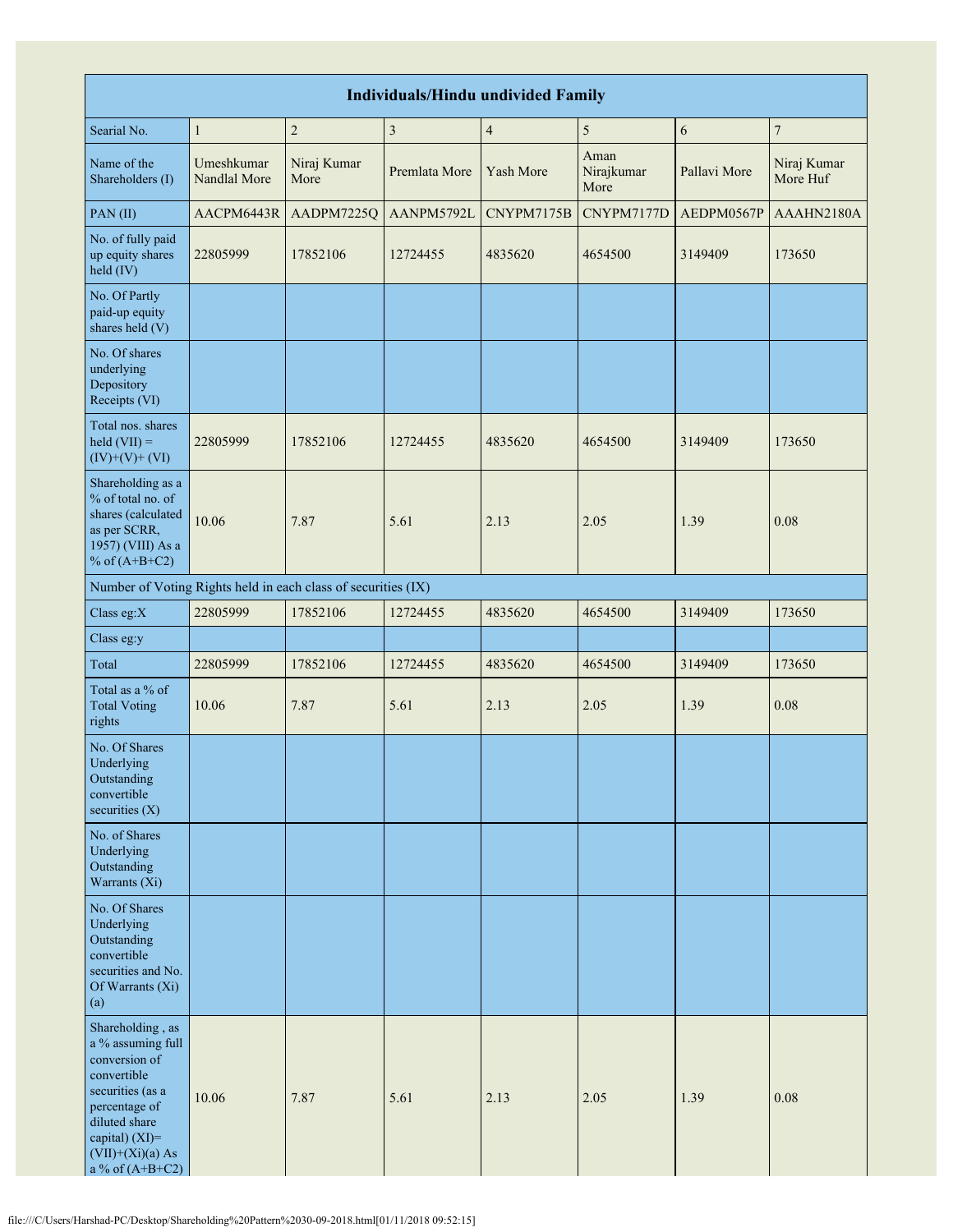| Number of Locked in shares (XII)                                     |                              |          |          |          |          |          |          |  |  |  |  |
|----------------------------------------------------------------------|------------------------------|----------|----------|----------|----------|----------|----------|--|--|--|--|
| No. $(a)$                                                            |                              |          |          |          |          |          |          |  |  |  |  |
| As a % of total<br>Shares held (b)                                   |                              |          |          |          |          |          |          |  |  |  |  |
| Number of Shares pledged or otherwise encumbered (XIII)              |                              |          |          |          |          |          |          |  |  |  |  |
| No. $(a)$                                                            |                              |          |          |          |          |          |          |  |  |  |  |
| As a % of total<br>Shares held (b)                                   |                              |          |          |          |          |          |          |  |  |  |  |
| Number of equity<br>shares held in<br>dematerialized<br>form $(XIV)$ | 22805999                     | 17852106 | 12724455 | 4835620  | 4654500  | 3149409  | 173650   |  |  |  |  |
|                                                                      | Reason for not providing PAN |          |          |          |          |          |          |  |  |  |  |
| Reason for not<br>providing PAN                                      |                              |          |          |          |          |          |          |  |  |  |  |
| Shareholder type                                                     | Promoter                     | Promoter | Promoter | Promoter | Promoter | Promoter | Promoter |  |  |  |  |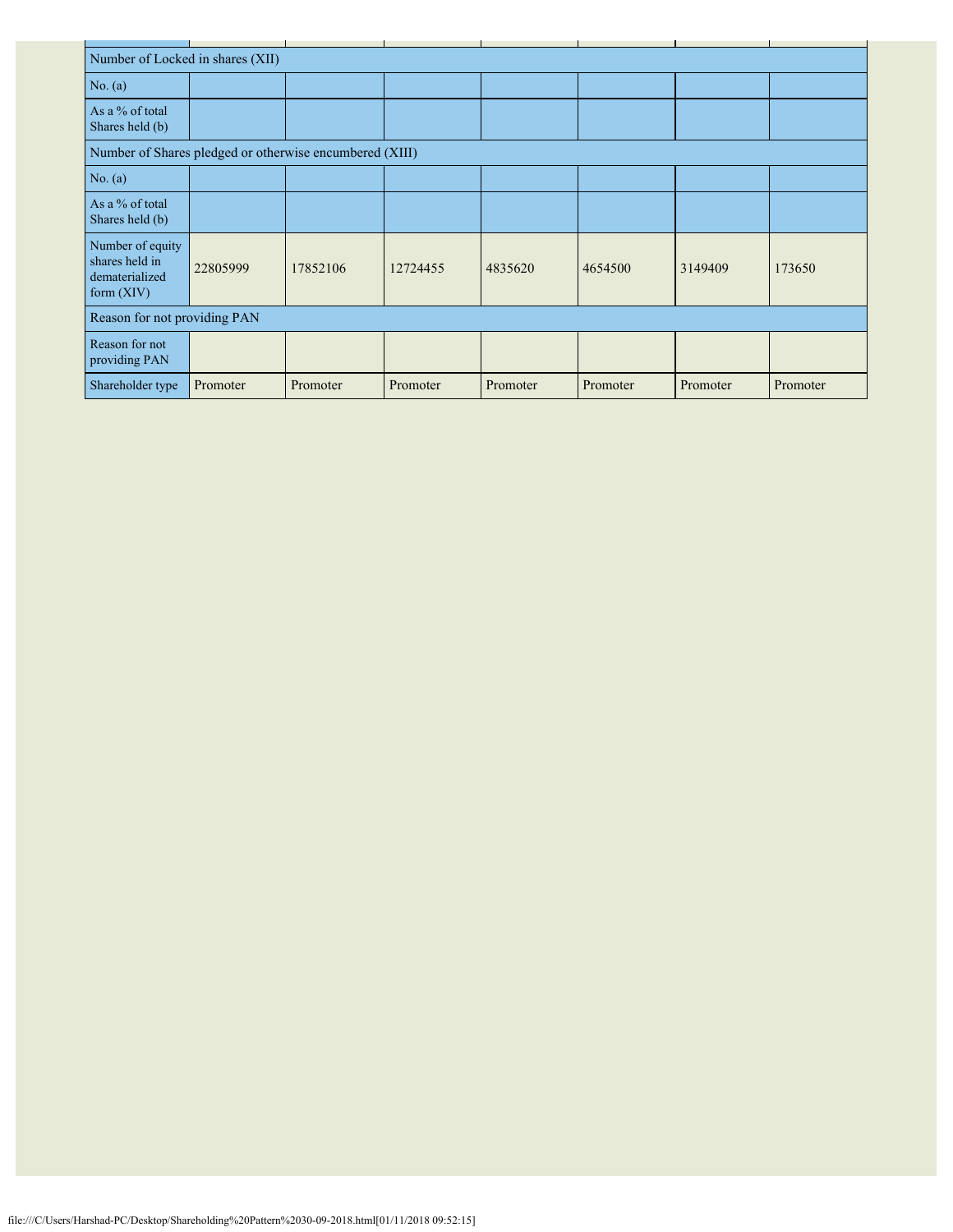| <b>Individuals/Hindu undivided Family</b>                                                                                                                                                                                    |                                                               |                  |                       |  |  |  |  |  |  |  |
|------------------------------------------------------------------------------------------------------------------------------------------------------------------------------------------------------------------------------|---------------------------------------------------------------|------------------|-----------------------|--|--|--|--|--|--|--|
| Searial No.                                                                                                                                                                                                                  | $\,$ $\,$                                                     | $\boldsymbol{9}$ |                       |  |  |  |  |  |  |  |
| Name of the<br>Shareholders (I)                                                                                                                                                                                              | Rameshkumar Radhakishan More                                  | Vinod R Haritwal | Click here to go back |  |  |  |  |  |  |  |
| PAN(II)                                                                                                                                                                                                                      | AADPM7235N                                                    | AAAPH0577K       | Total                 |  |  |  |  |  |  |  |
| No. of fully paid<br>up equity shares<br>held (IV)                                                                                                                                                                           | 21600                                                         | 25000            | 66242339              |  |  |  |  |  |  |  |
| No. Of Partly paid-<br>up equity shares<br>held (V)                                                                                                                                                                          |                                                               |                  |                       |  |  |  |  |  |  |  |
| No. Of shares<br>underlying<br>Depository<br>Receipts (VI)                                                                                                                                                                   |                                                               |                  |                       |  |  |  |  |  |  |  |
| Total nos. shares<br>held $(VII) = (IV) +$<br>$(V)$ + $(VI)$                                                                                                                                                                 | 21600                                                         | 25000            | 66242339              |  |  |  |  |  |  |  |
| Shareholding as a<br>% of total no. of<br>shares (calculated<br>as per SCRR,<br>1957) (VIII) As a<br>% of $(A+B+C2)$                                                                                                         | 0.01                                                          | 0.01             | 29.22                 |  |  |  |  |  |  |  |
|                                                                                                                                                                                                                              | Number of Voting Rights held in each class of securities (IX) |                  |                       |  |  |  |  |  |  |  |
| Class eg:X                                                                                                                                                                                                                   | 21600                                                         | 25000            | 66242339              |  |  |  |  |  |  |  |
| Class eg:y                                                                                                                                                                                                                   |                                                               |                  |                       |  |  |  |  |  |  |  |
| Total                                                                                                                                                                                                                        | 21600                                                         | 25000            | 66242339              |  |  |  |  |  |  |  |
| Total as a % of<br><b>Total Voting rights</b>                                                                                                                                                                                | 0.01                                                          | $0.01\,$         | 29.22                 |  |  |  |  |  |  |  |
| No. Of Shares<br>Underlying<br>Outstanding<br>convertible<br>securities $(X)$                                                                                                                                                |                                                               |                  |                       |  |  |  |  |  |  |  |
| No. of Shares<br>Underlying<br>Outstanding<br>Warrants (Xi)                                                                                                                                                                  |                                                               |                  |                       |  |  |  |  |  |  |  |
| No. Of Shares<br>Underlying<br>Outstanding<br>convertible<br>securities and No.<br>Of Warrants (Xi)<br>(a)                                                                                                                   |                                                               |                  |                       |  |  |  |  |  |  |  |
| Shareholding, as a<br>% assuming full<br>conversion of<br>convertible<br>securities (as a<br>percentage of<br>diluted share<br>capital) (XI)=<br>$(VII)+(Xi)(a)$ As a<br>% of $(A+B+C2)$<br>Number of Locked in shares (XII) | 0.01                                                          | 0.01             | 29.22                 |  |  |  |  |  |  |  |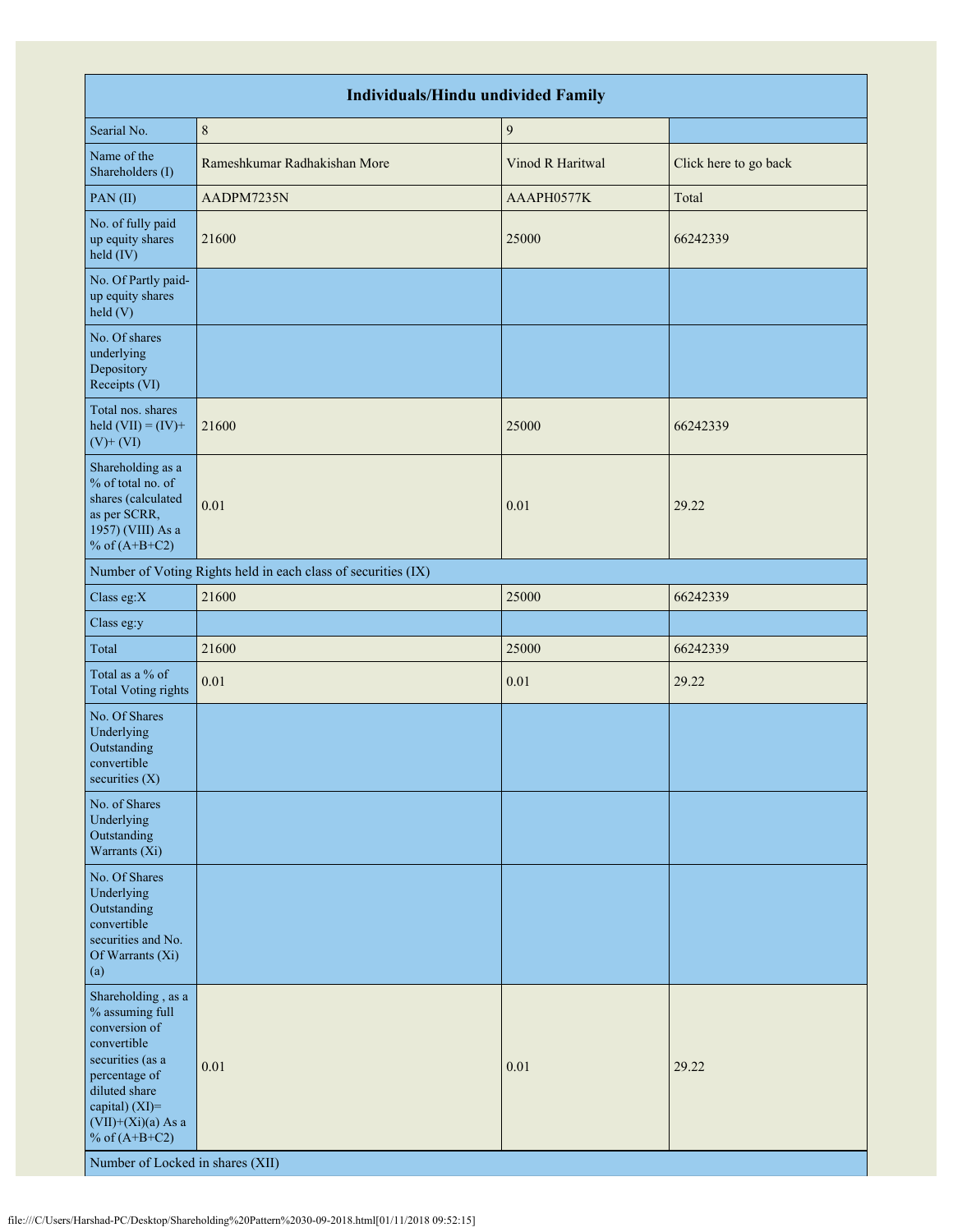| No. $(a)$                                                          |                                                         |          |          |
|--------------------------------------------------------------------|---------------------------------------------------------|----------|----------|
| As a % of total<br>Shares held (b)                                 |                                                         |          |          |
|                                                                    | Number of Shares pledged or otherwise encumbered (XIII) |          |          |
| No. $(a)$                                                          |                                                         |          |          |
| As a % of total<br>Shares held (b)                                 |                                                         |          |          |
| Number of equity<br>shares held in<br>dematerialized<br>form (XIV) | 21600                                                   | 25000    | 66242339 |
| Reason for not providing PAN                                       |                                                         |          |          |
| Reason for not<br>providing PAN                                    |                                                         |          |          |
| Shareholder type                                                   | Promoter                                                | Promoter |          |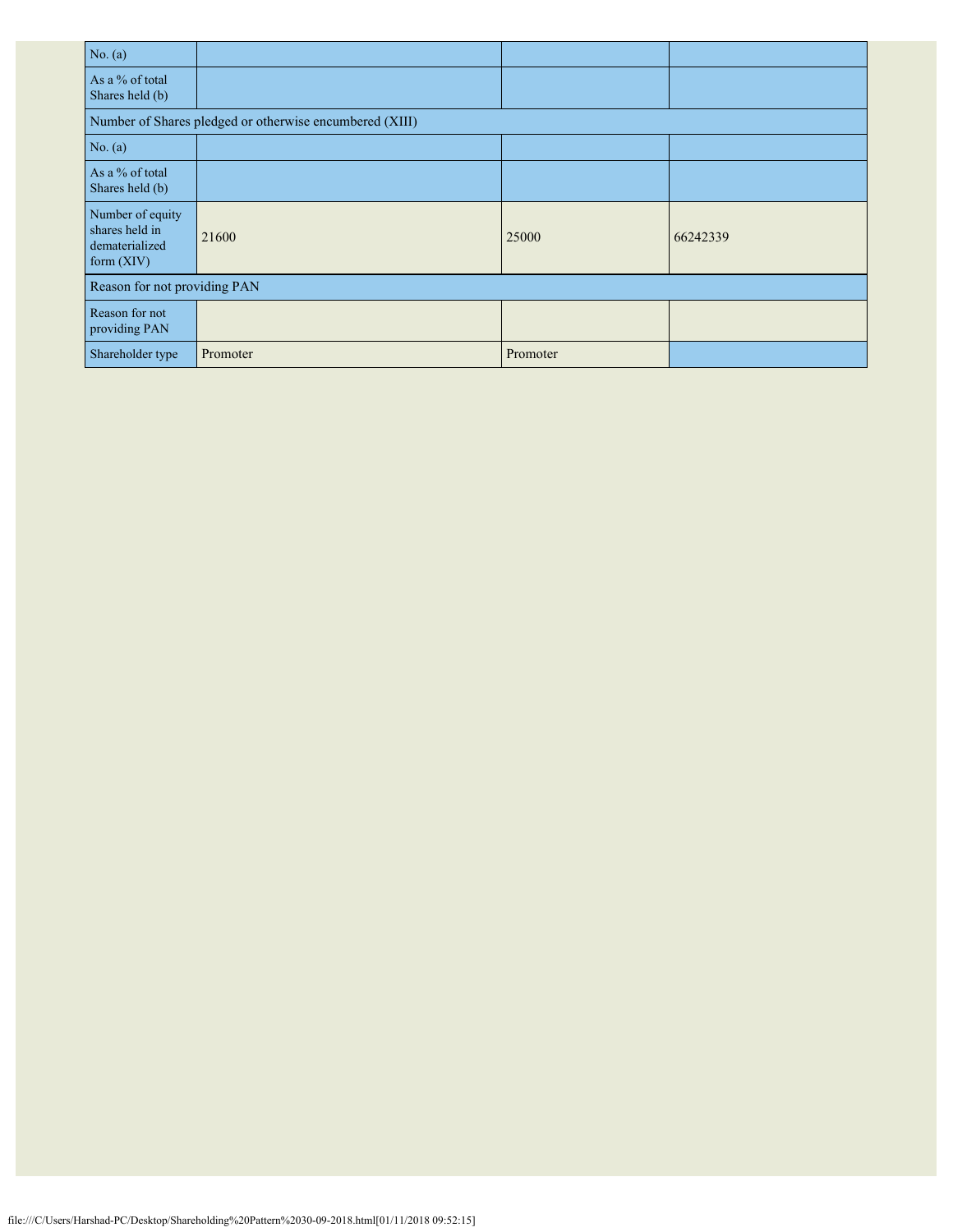| <b>Any Other (specify)</b>                                                                                           |                             |                             |                                              |                            |                            |                            |                               |  |  |  |  |
|----------------------------------------------------------------------------------------------------------------------|-----------------------------|-----------------------------|----------------------------------------------|----------------------------|----------------------------|----------------------------|-------------------------------|--|--|--|--|
| Searial No.                                                                                                          | $\mathbf{1}$                | $\overline{c}$              | $\overline{\mathbf{3}}$                      | $\overline{4}$             | 5                          | 6                          | $\boldsymbol{7}$              |  |  |  |  |
| Category                                                                                                             | Person Acting<br>in Concert | Person Acting<br>in Concert | <b>Bodies</b><br>Corporate                   | <b>Bodies</b><br>Corporate | <b>Bodies</b><br>Corporate | <b>Bodies</b><br>Corporate | <b>Bodies</b><br>Corporate    |  |  |  |  |
| Name of the<br>Shareholders (I)                                                                                      | Shivani<br>Rajgarhia        | Manisha<br>Dujodwala        | Poona Bottling<br>Company<br>Private Limited | Ridhi Sidhi Ltd            | Growel<br>Projects LLP     | Radhakishan<br>Nandlal Llp | Waluj<br><b>Beverages Llp</b> |  |  |  |  |
| PAN(II)                                                                                                              | AADPR1328M                  | AABPD3368F                  | AABCP0317K                                   | AAACR3412N                 | AAQFG4670A                 | AASFR8892B                 | AACFW2555L                    |  |  |  |  |
| No. of the<br>Shareholders (I)                                                                                       | 1                           | $\mathbf{1}$                | 1                                            | $\mathbf{1}$               | 1                          | $\mathbf{1}$               | $\mathbf{1}$                  |  |  |  |  |
| No. of fully paid<br>up equity shares<br>held (IV)                                                                   | 695000                      | 482500                      | 42500050                                     | 32359000                   | 12558000                   | 1088120                    | 296380                        |  |  |  |  |
| No. Of Partly paid-<br>up equity shares<br>held (V)                                                                  |                             |                             |                                              |                            |                            |                            |                               |  |  |  |  |
| No. Of shares<br>underlying<br>Depository<br>Receipts (VI)                                                           |                             |                             |                                              |                            |                            |                            |                               |  |  |  |  |
| Total nos. shares<br>held $(VII) = (IV) +$<br>$(V)$ + $(VI)$                                                         | 695000                      | 482500                      | 42500050                                     | 32359000                   | 12558000                   | 1088120                    | 296380                        |  |  |  |  |
| Shareholding as a<br>% of total no. of<br>shares (calculated<br>as per SCRR,<br>1957) (VIII) As a<br>% of $(A+B+C2)$ | 0.31                        | 0.21                        | 18.75                                        | 14.27                      | 5.54                       | 0.48                       | 0.13                          |  |  |  |  |
| Number of Voting Rights held in each class of securities (IX)                                                        |                             |                             |                                              |                            |                            |                            |                               |  |  |  |  |
| Class eg: X                                                                                                          | 695000                      | 482500                      | 42500050                                     | 32359000                   | 12558000                   | 1088120                    | 296380                        |  |  |  |  |
| Class eg:y                                                                                                           |                             |                             |                                              |                            |                            |                            |                               |  |  |  |  |
| Total                                                                                                                | 695000                      | 482500                      | 42500050                                     | 32359000                   | 12558000                   | 1088120                    | 296380                        |  |  |  |  |
| Total as a % of<br><b>Total Voting rights</b>                                                                        | 0.31                        | 0.21                        | 18.75                                        | 14.27                      | 5.54                       | 0.48                       | 0.13                          |  |  |  |  |
| No. Of Shares<br>Underlying<br>Outstanding<br>convertible<br>securities (X)                                          |                             |                             |                                              |                            |                            |                            |                               |  |  |  |  |
| No. of Shares<br>Underlying<br>Outstanding<br>Warrants (Xi)                                                          |                             |                             |                                              |                            |                            |                            |                               |  |  |  |  |
| No. Of Shares<br>Underlying<br>Outstanding<br>convertible<br>securities and No.<br>Of Warrants (Xi)<br>(a)           |                             |                             |                                              |                            |                            |                            |                               |  |  |  |  |
| Shareholding, as a<br>% assuming full<br>conversion of<br>convertible<br>securities (as a                            |                             |                             |                                              |                            |                            |                            |                               |  |  |  |  |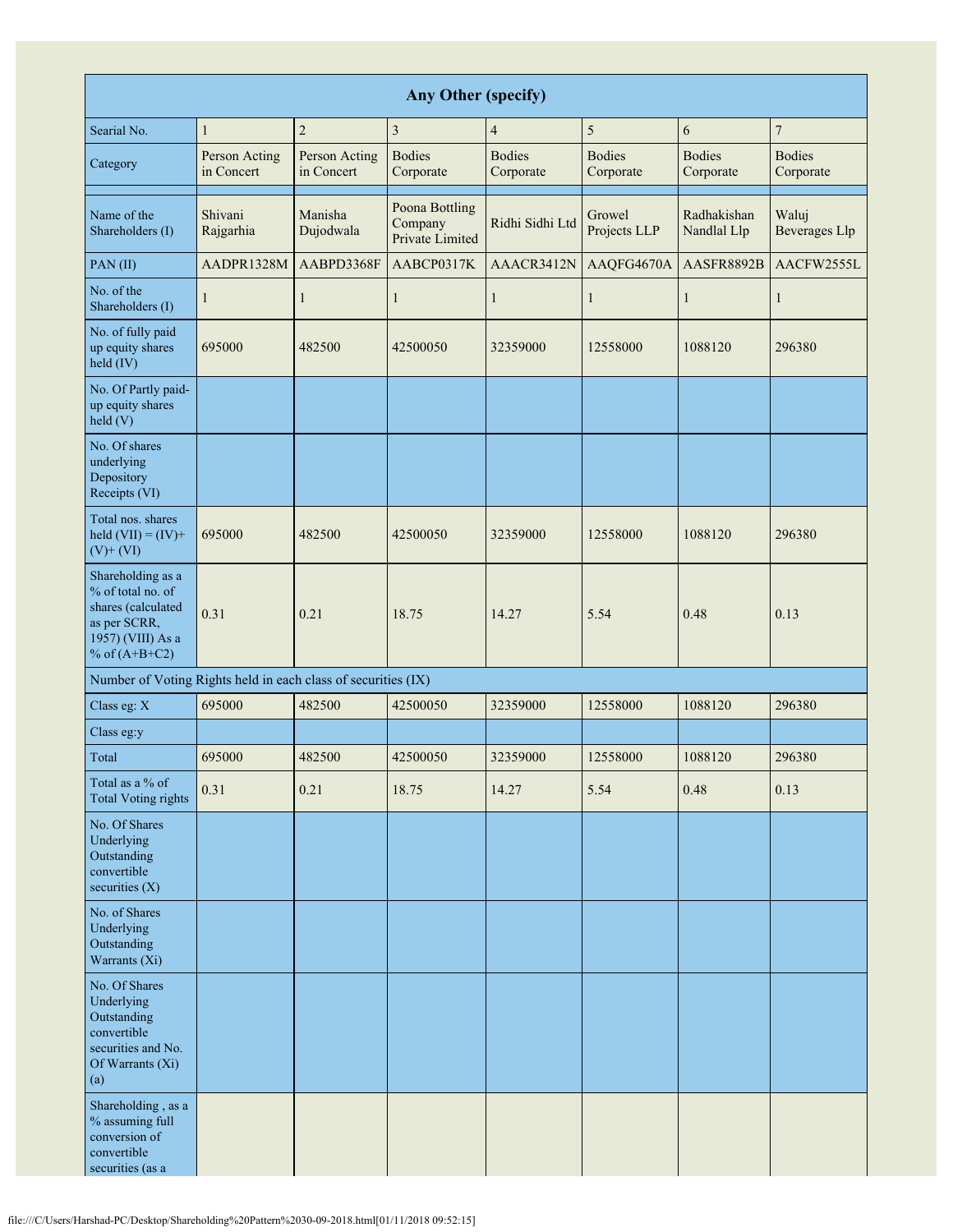| percentage of<br>diluted share<br>capital) $(XI)=$<br>$(VII)+(X)$ As a %<br>of $(A+B+C2)$ | 0.31     | 0.21     | 18.75    | 14.27    | 5.54     | 0.48     | 0.13     |
|-------------------------------------------------------------------------------------------|----------|----------|----------|----------|----------|----------|----------|
| Number of Locked in shares (XII)                                                          |          |          |          |          |          |          |          |
| No. (a)                                                                                   |          |          |          |          |          |          |          |
| As a % of total<br>Shares held (b)                                                        |          |          |          |          |          |          |          |
| Number of Shares pledged or otherwise encumbered (XIII)                                   |          |          |          |          |          |          |          |
| No. (a)                                                                                   |          |          |          |          |          |          |          |
| As a % of total<br>Shares held (b)                                                        |          |          |          |          |          |          |          |
| Number of equity<br>shares held in<br>dematerialized<br>form $(XIV)$                      | 695000   | 482500   | 42500050 | 32359000 | 12558000 | 1088120  | 296380   |
| Reason for not providing PAN                                                              |          |          |          |          |          |          |          |
| Reason for not<br>providing PAN                                                           |          |          |          |          |          |          |          |
| Shareholder type                                                                          | Promoter | Promoter | Promoter | Promoter | Promoter | Promoter | Promoter |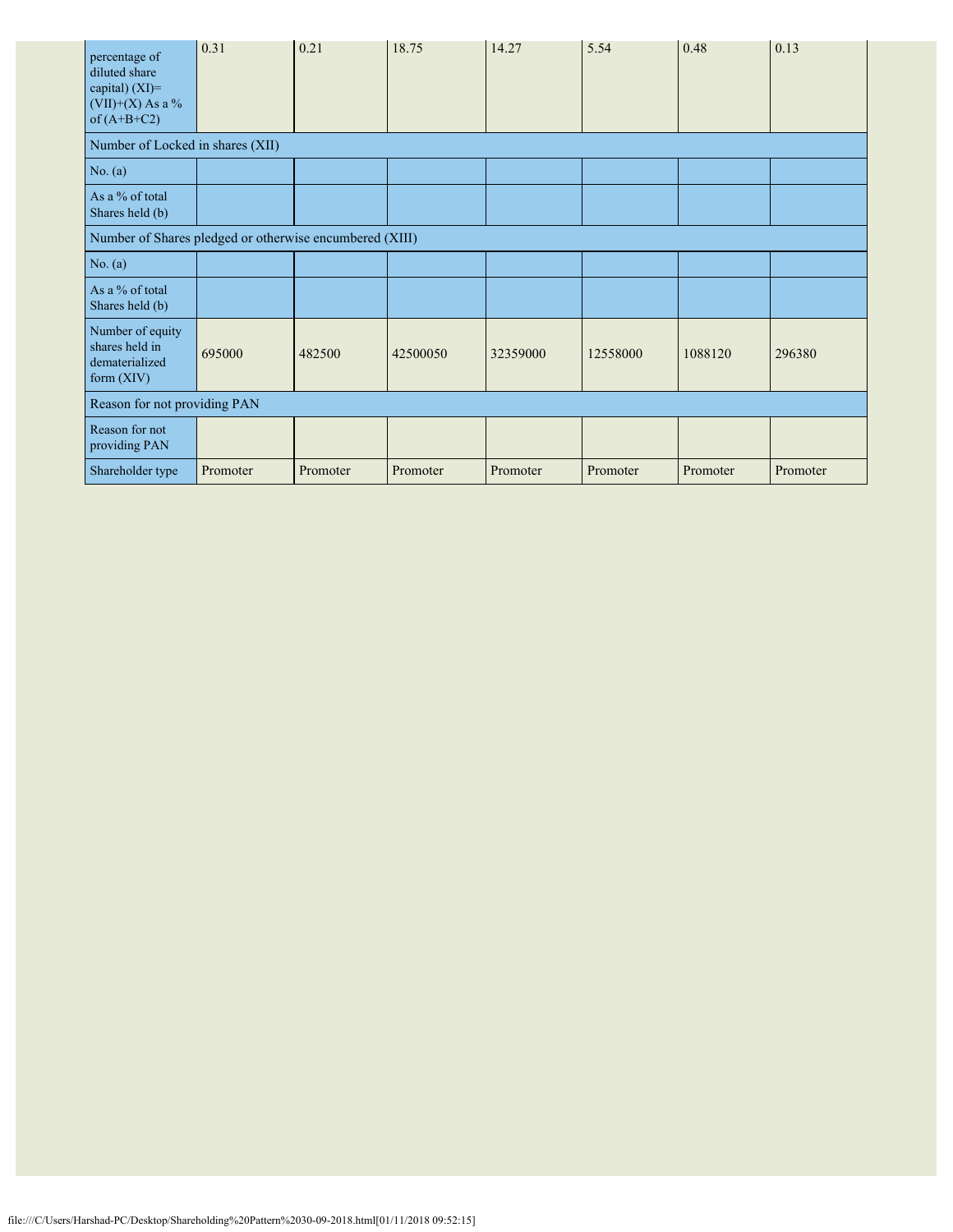| Any Other (specify)                                                                                                         |                                                               |                       |  |  |  |  |  |  |
|-----------------------------------------------------------------------------------------------------------------------------|---------------------------------------------------------------|-----------------------|--|--|--|--|--|--|
| Searial No.                                                                                                                 | $\,$ $\,$                                                     |                       |  |  |  |  |  |  |
| Category                                                                                                                    | <b>Bodies Corporate</b>                                       | Click here to go back |  |  |  |  |  |  |
| Name of the<br>Shareholders (I)                                                                                             | Bubna More And Company Llp                                    |                       |  |  |  |  |  |  |
| PAN(II)                                                                                                                     | AAPFB4397Q                                                    | Total                 |  |  |  |  |  |  |
| No. of the<br>Shareholders (I)                                                                                              | 1                                                             | $\,$ 8 $\,$           |  |  |  |  |  |  |
| No. of fully paid<br>up equity shares<br>held (IV)                                                                          | 180000                                                        | 90159050              |  |  |  |  |  |  |
| No. Of Partly paid-<br>up equity shares<br>held(V)                                                                          |                                                               |                       |  |  |  |  |  |  |
| No. Of shares<br>underlying<br>Depository<br>Receipts (VI)                                                                  |                                                               |                       |  |  |  |  |  |  |
| Total nos. shares<br>held $(VII) = (IV) +$<br>$(V)$ + $(VI)$                                                                | 180000                                                        | 90159050              |  |  |  |  |  |  |
| Shareholding as a<br>% of total no. of<br>shares (calculated<br>as per SCRR,<br>1957) (VIII) As a<br>% of $(A+B+C2)$        | 0.08                                                          | 39.77                 |  |  |  |  |  |  |
|                                                                                                                             | Number of Voting Rights held in each class of securities (IX) |                       |  |  |  |  |  |  |
| Class eg: X                                                                                                                 | 180000                                                        | 90159050              |  |  |  |  |  |  |
| Class eg:y                                                                                                                  |                                                               |                       |  |  |  |  |  |  |
| Total                                                                                                                       | 180000                                                        | 90159050              |  |  |  |  |  |  |
| Total as a % of<br>Total Voting rights                                                                                      | 0.08                                                          | 39.77                 |  |  |  |  |  |  |
| No. Of Shares<br>Underlying<br>Outstanding<br>convertible<br>securities $(X)$                                               |                                                               |                       |  |  |  |  |  |  |
| No. of Shares<br>Underlying<br>Outstanding<br>Warrants (Xi)                                                                 |                                                               |                       |  |  |  |  |  |  |
| No. Of Shares<br>Underlying<br>Outstanding<br>convertible<br>securities and No.<br>Of Warrants (Xi)<br>(a)                  |                                                               |                       |  |  |  |  |  |  |
| Shareholding, as a<br>% assuming full<br>conversion of<br>convertible<br>securities (as a<br>percentage of<br>diluted share | 0.08                                                          | 39.77                 |  |  |  |  |  |  |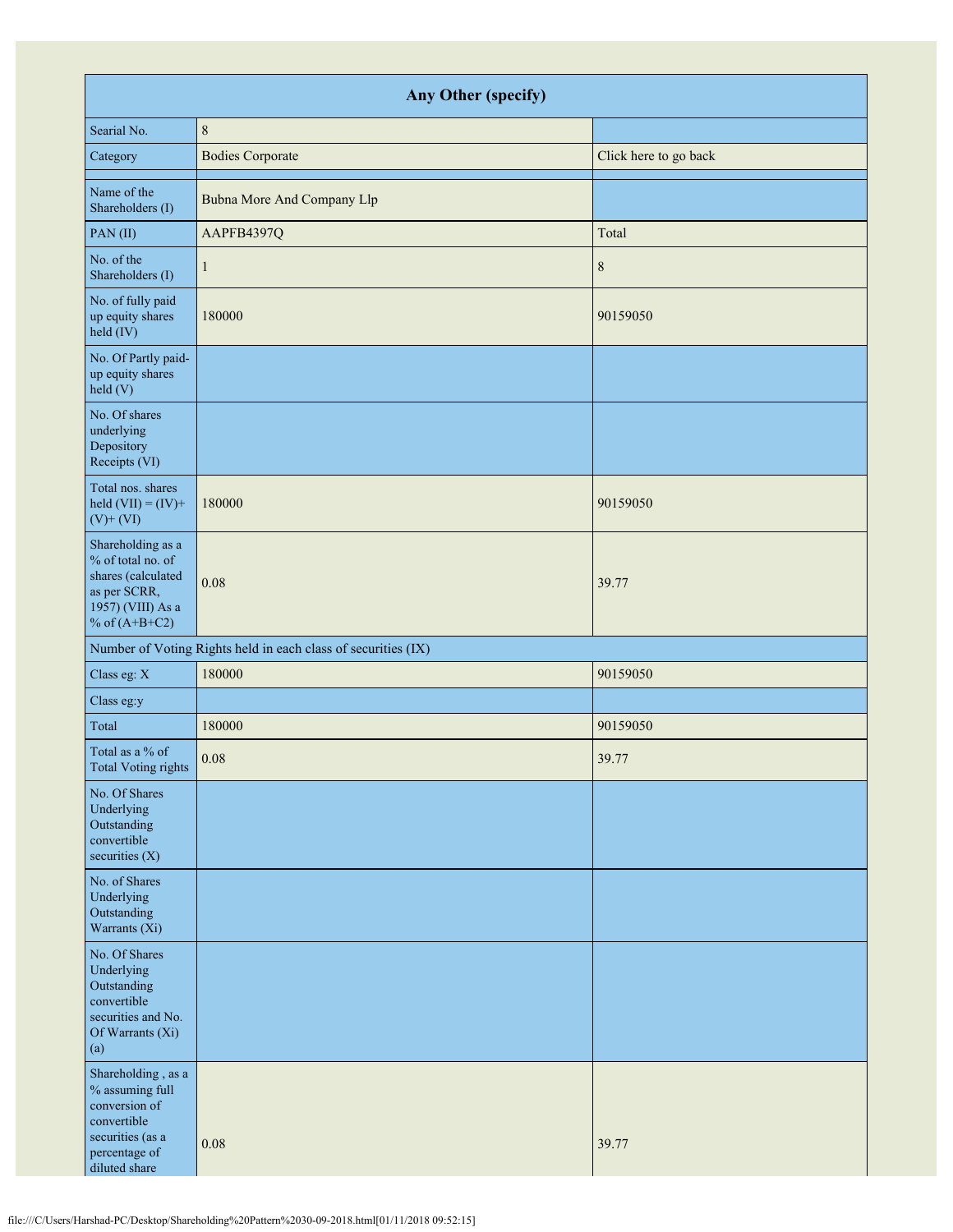| capital) (XI)=<br>$(VII)+(X)$ As a %<br>of $(A+B+C2)$                |          |          |  |  |  |  |  |  |
|----------------------------------------------------------------------|----------|----------|--|--|--|--|--|--|
| Number of Locked in shares (XII)                                     |          |          |  |  |  |  |  |  |
| No. (a)                                                              |          |          |  |  |  |  |  |  |
| As a % of total<br>Shares held (b)                                   |          |          |  |  |  |  |  |  |
| Number of Shares pledged or otherwise encumbered (XIII)              |          |          |  |  |  |  |  |  |
| No. $(a)$                                                            |          |          |  |  |  |  |  |  |
| As a % of total<br>Shares held (b)                                   |          |          |  |  |  |  |  |  |
| Number of equity<br>shares held in<br>dematerialized<br>form $(XIV)$ | 180000   | 90159050 |  |  |  |  |  |  |
| Reason for not providing PAN                                         |          |          |  |  |  |  |  |  |
| Reason for not<br>providing PAN                                      |          |          |  |  |  |  |  |  |
| Shareholder type                                                     | Promoter |          |  |  |  |  |  |  |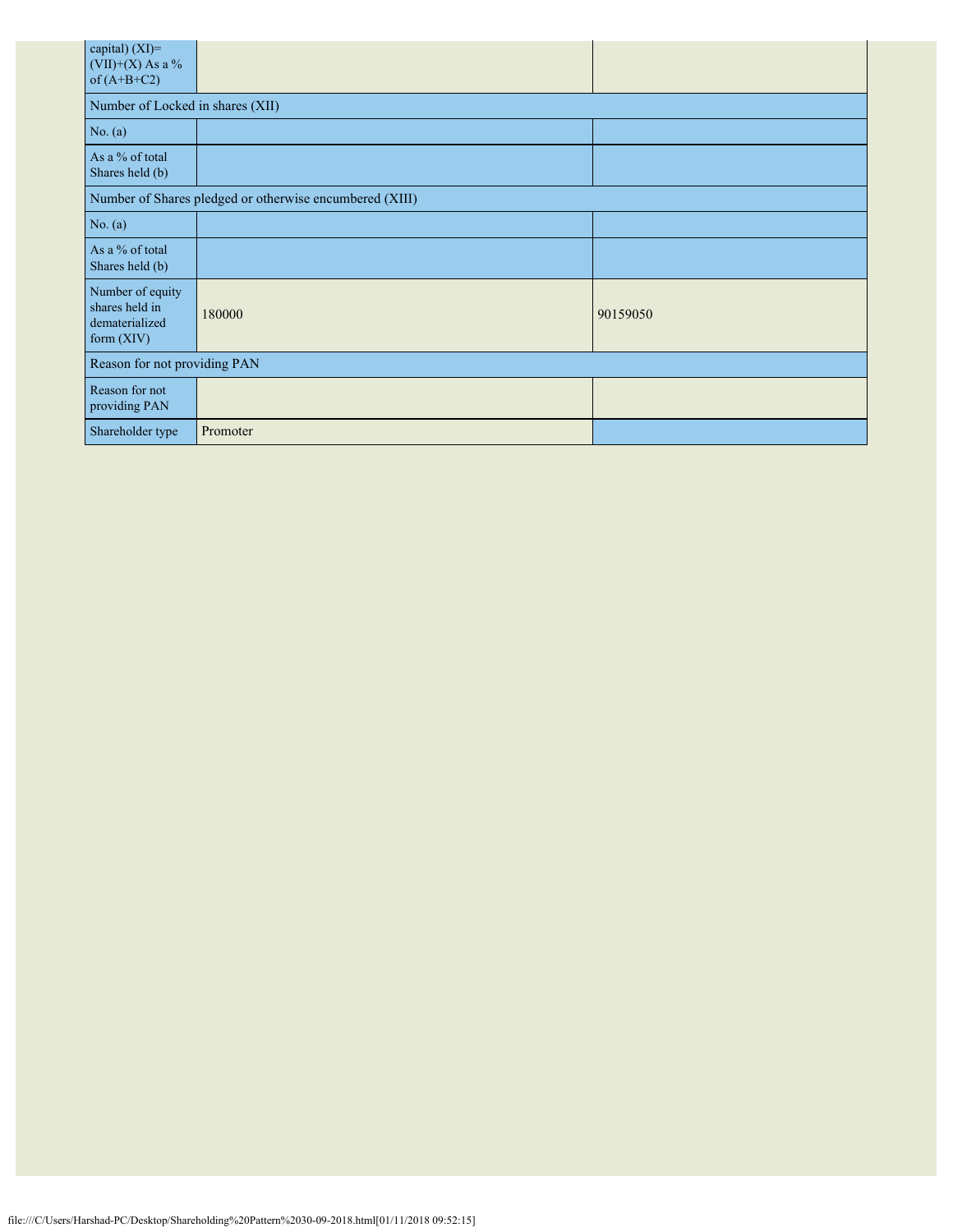| Any Other (specify)                                                                                                  |              |                |                         |                      |                              |                                            |                                                |
|----------------------------------------------------------------------------------------------------------------------|--------------|----------------|-------------------------|----------------------|------------------------------|--------------------------------------------|------------------------------------------------|
| Searial No.                                                                                                          | $\mathbf{1}$ | $\overline{c}$ | $\overline{\mathbf{3}}$ | $\overline{4}$       | 5                            | 6                                          | $\overline{7}$                                 |
| Category                                                                                                             | <b>IEPF</b>  | Trusts         | <b>HUF</b>              | Others               | Non-Resident<br>Indian (NRI) | Director or<br><b>Director's Relatives</b> | Foreign Portfolio Investor<br>(Category - III) |
| Category / More<br>than 1 percentage                                                                                 | Category     | Category       | Category                | Category             | Category                     | Category                                   | Category                                       |
| Name of the<br>Shareholders (I)                                                                                      |              |                |                         | Foreign<br>Companies |                              |                                            |                                                |
| PAN(II)                                                                                                              |              |                |                         |                      |                              |                                            |                                                |
| No. of the<br>Shareholders (I)                                                                                       | 1            | 3              | 718                     | $\mathbf{1}$         | 635                          | $\overline{4}$                             | 1                                              |
| No. of fully paid<br>up equity shares<br>held (IV)                                                                   | 1692943      | 27616          | 1980423                 | 8750                 | 1952297                      | 1735265                                    | 3000                                           |
| No. Of Partly paid-<br>up equity shares<br>$\text{held}$ (V)                                                         |              |                |                         |                      |                              |                                            |                                                |
| No. Of shares<br>underlying<br>Depository<br>Receipts (VI)                                                           |              |                |                         |                      |                              |                                            |                                                |
| Total nos. shares<br>held $(VII) = (IV) +$<br>$(V)$ + $(VI)$                                                         | 1692943      | 27616          | 1980423                 | 8750                 | 1952297                      | 1735265                                    | 3000                                           |
| Shareholding as a<br>% of total no. of<br>shares (calculated<br>as per SCRR,<br>1957) (VIII) As a<br>% of $(A+B+C2)$ | 0.75         | 0.01           | 0.87                    | $\mathbf{0}$         | 0.86                         | 0.77                                       | $\boldsymbol{0}$                               |
| Number of Voting Rights held in each class of securities (IX)                                                        |              |                |                         |                      |                              |                                            |                                                |
| Class eg: X                                                                                                          | 1692943      | 27616          | 1980423                 | 8750                 | 1952297                      | 1735265                                    | 3000                                           |
| Class eg:y                                                                                                           |              |                |                         |                      |                              |                                            |                                                |
| Total                                                                                                                | 1692943      | 27616          | 1980423                 | 8750                 | 1952297                      | 1735265                                    | 3000                                           |
| Total as a % of<br><b>Total Voting rights</b>                                                                        | 0.75         | $0.01\,$       | 0.87                    | $\mathbf{0}$         | 0.86                         | 0.77                                       | $\boldsymbol{0}$                               |
| No. Of Shares<br>Underlying<br>Outstanding<br>convertible<br>securities $(X)$                                        |              |                |                         |                      |                              |                                            |                                                |
| No. of Shares<br>Underlying<br>Outstanding<br>Warrants (Xi)                                                          |              |                |                         |                      |                              |                                            |                                                |
| No. Of Shares<br>Underlying<br>Outstanding<br>convertible<br>securities and No.<br>Of Warrants (Xi)<br>(a)           |              |                |                         |                      |                              |                                            |                                                |
| Shareholding, as a<br>% assuming full<br>conversion of<br>convertible                                                |              |                |                         |                      |                              |                                            |                                                |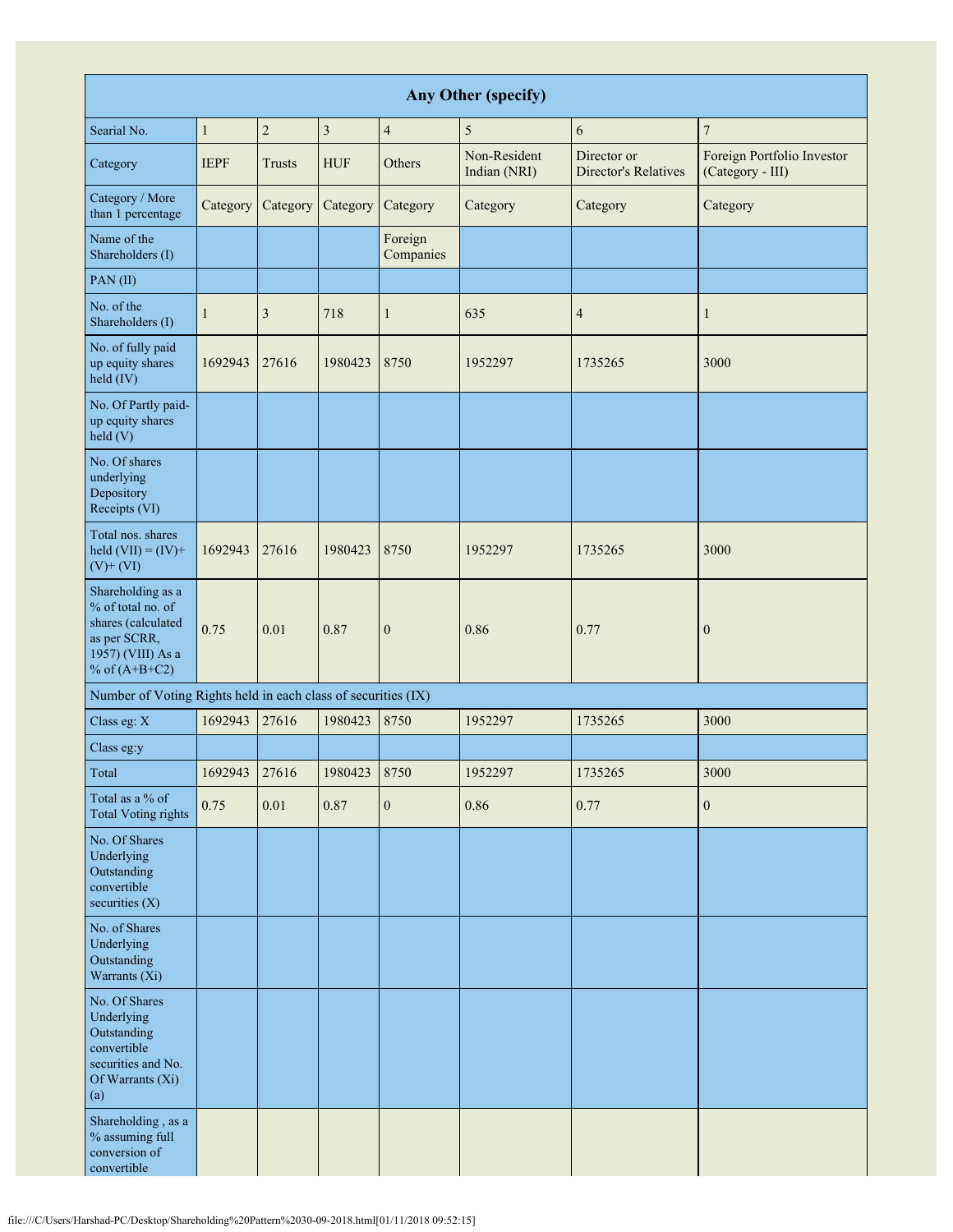| securities (as a<br>percentage of<br>diluted share<br>capital) $(XI)=$<br>$(VII)+(X)$ As a %<br>of $(A+B+C2)$ | 0.75    | 0.01  | 0.87        | $\mathbf{0}$ | 0.86    | 0.77    | $\Omega$ |
|---------------------------------------------------------------------------------------------------------------|---------|-------|-------------|--------------|---------|---------|----------|
| Number of Locked in shares (XII)                                                                              |         |       |             |              |         |         |          |
| No. $(a)$                                                                                                     |         |       |             |              |         |         |          |
| As a % of total<br>Shares held (b)                                                                            |         |       |             |              |         |         |          |
| Number of equity<br>shares held in<br>dematerialized<br>form $(XIV)$                                          | 1692943 | 27616 | $1980423$ 0 |              | 1952297 | 1735265 | 3000     |
| Reason for not providing PAN                                                                                  |         |       |             |              |         |         |          |
| Reason for not<br>providing PAN                                                                               |         |       |             |              |         |         |          |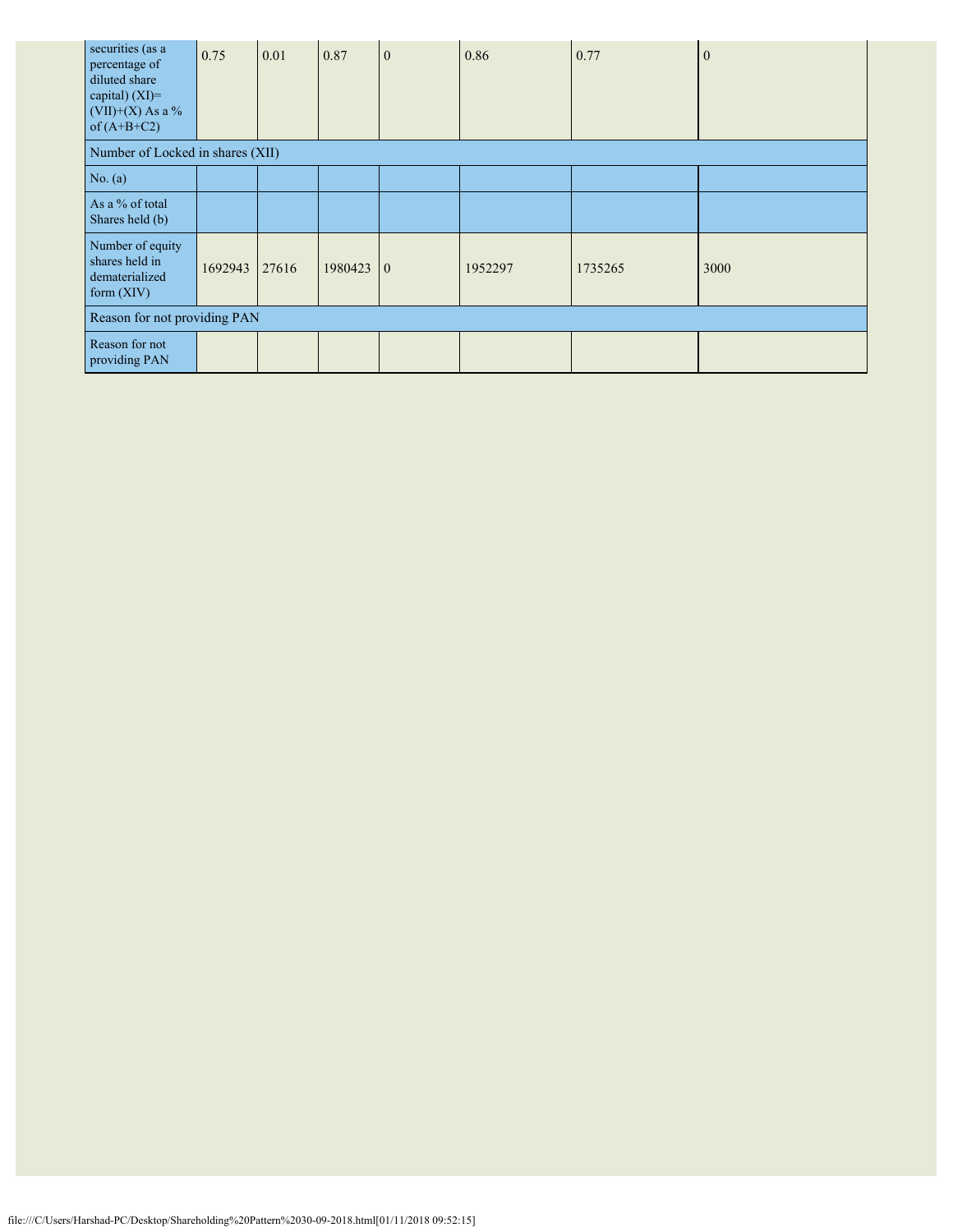| <b>Any Other (specify)</b>                                                                                               |                                                               |                         |                                        |                       |  |  |  |  |
|--------------------------------------------------------------------------------------------------------------------------|---------------------------------------------------------------|-------------------------|----------------------------------------|-----------------------|--|--|--|--|
| Searial No.                                                                                                              | $\,$ 8 $\,$                                                   | $\mathbf{9}$            | 10                                     |                       |  |  |  |  |
| Category                                                                                                                 | <b>Clearing Members</b>                                       | <b>Bodies Corporate</b> | <b>Bodies Corporate</b>                |                       |  |  |  |  |
| Category / More<br>than 1 percentage                                                                                     | Category                                                      | Category                | More than 1 percentage of shareholding |                       |  |  |  |  |
| Name of the<br>Shareholders (I)                                                                                          |                                                               |                         | Gannon Dunkerley And Co., Limited      | Click here to go back |  |  |  |  |
| PAN(II)                                                                                                                  |                                                               |                         | AAACG1846P                             | Total                 |  |  |  |  |
| No. of the<br>Shareholders (I)                                                                                           | 110                                                           | 254                     | $\mathbf{1}$                           | 1727                  |  |  |  |  |
| No. of fully paid<br>up equity shares<br>held (IV)                                                                       | 499348                                                        | 11253165                | 4200750                                | 19152807              |  |  |  |  |
| No. Of Partly paid-<br>up equity shares<br>held(V)                                                                       |                                                               |                         |                                        |                       |  |  |  |  |
| No. Of shares<br>underlying<br>Depository<br>Receipts (VI)                                                               |                                                               |                         |                                        |                       |  |  |  |  |
| Total nos. shares<br>held $(VII) = (IV) +$<br>$(V)$ + $(VI)$                                                             | 499348                                                        | 11253165                | 4200750                                | 19152807              |  |  |  |  |
| Shareholding as a<br>% of total no. of<br>shares (calculated<br>as per SCRR,<br>1957) (VIII) As a<br>% of $(A+B+C2)$     | 0.22                                                          | 4.96                    | 1.85                                   | 8.44                  |  |  |  |  |
|                                                                                                                          | Number of Voting Rights held in each class of securities (IX) |                         |                                        |                       |  |  |  |  |
| Class eg: X                                                                                                              | 499348                                                        | 11253165                | 4200750                                | 19152807              |  |  |  |  |
| Class eg:y                                                                                                               |                                                               |                         |                                        |                       |  |  |  |  |
| Total                                                                                                                    | 499348                                                        | 11253165                | 4200750                                | 19152807              |  |  |  |  |
| Total as a % of<br><b>Total Voting rights</b>                                                                            | 0.22                                                          | 4.96                    | 1.85                                   | 8.44                  |  |  |  |  |
| No. Of Shares<br>Underlying<br>Outstanding<br>convertible<br>securities $(X)$                                            |                                                               |                         |                                        |                       |  |  |  |  |
| No. of Shares<br>Underlying<br>Outstanding<br>Warrants (Xi)                                                              |                                                               |                         |                                        |                       |  |  |  |  |
| No. Of Shares<br>Underlying<br>Outstanding<br>convertible<br>securities and No.<br>Of Warrants (Xi)<br>$\left( a\right)$ |                                                               |                         |                                        |                       |  |  |  |  |
| Shareholding, as a<br>% assuming full<br>conversion of<br>convertible<br>securities (as a                                |                                                               |                         |                                        |                       |  |  |  |  |